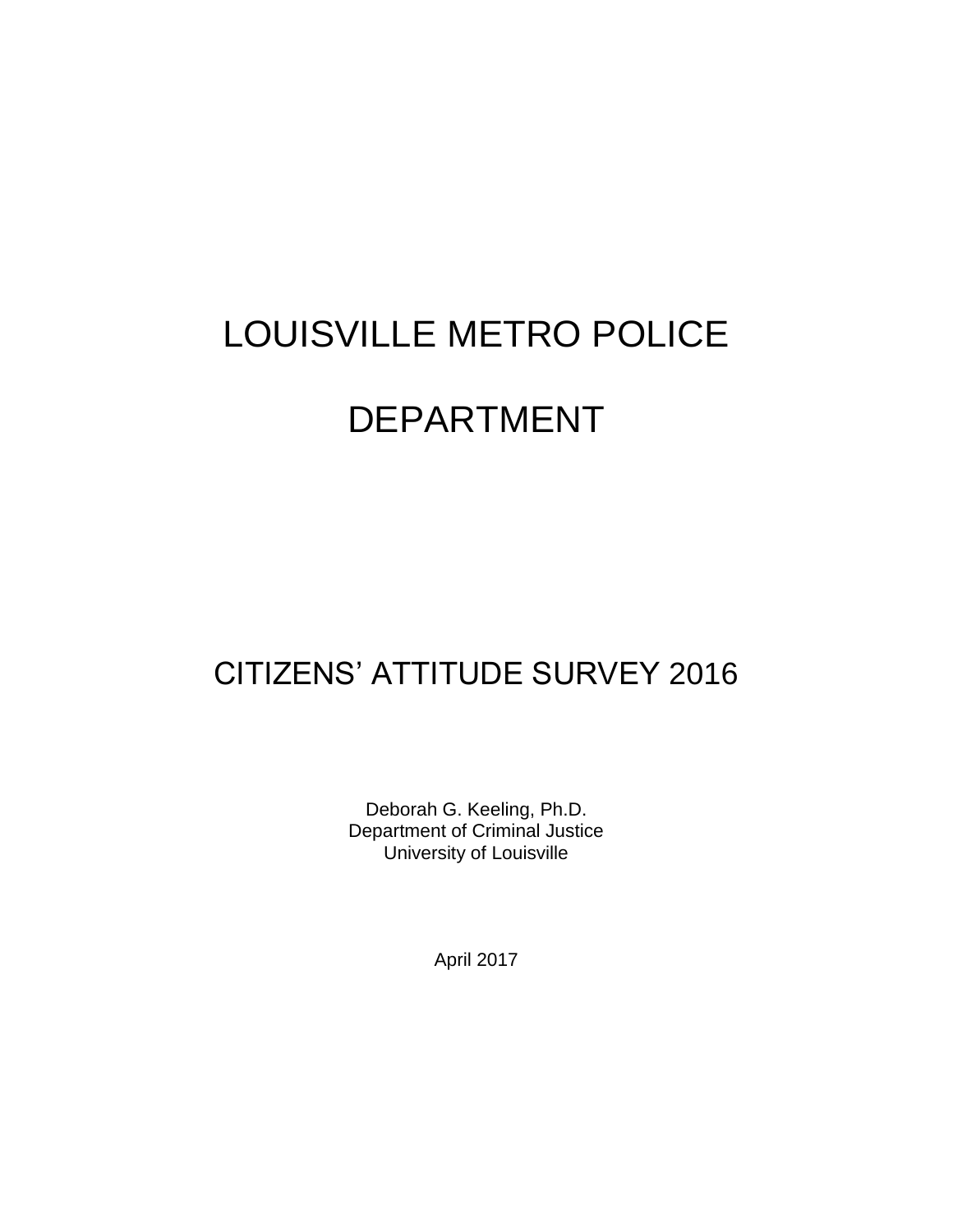#### **INTRODUCTION**

"It is the mission of the Louisville Metro Police Department to deliver professional, effective services, fairly and ethically, at all times, to all people, in order to prevent crime, control crime, and enhance the overall quality of life for citizens and visitors. We will encourage and promote community involvement on all levels to achieve these ends" – Louisville Metro Police Department Mission Statement (2006, http://www.louisvilleky.gov/.../0/OurMissionStatement.pdf).

The Louisville Metro Police Department is committed to fostering and sustaining strong police-community partnerships as a means of more effectively reaching the goals of public order and public safety within Metro Louisville. Strong and sustainable police-community partnerships are those that are built upon trust and promoted by regular, open communication and willingness from each "partner" to be responsive to the needs of the other.

A portion of the means of fostering strong, sustainable police–community partnerships is the ongoing evaluation and assessment of community needs and resources as well as the degree to which current projects and practices are meeting these needs. In an attempt to address the quality of service delivery, as well as the needs of the community, the Louisville Metro Police Department contracted for a citizens' attitude survey to be administered to residents of Metro Louisville.

This year, the survey has been revised to incorporate questions that address dimensions of the 21<sup>st</sup> Century Policing Initiative. This initiative was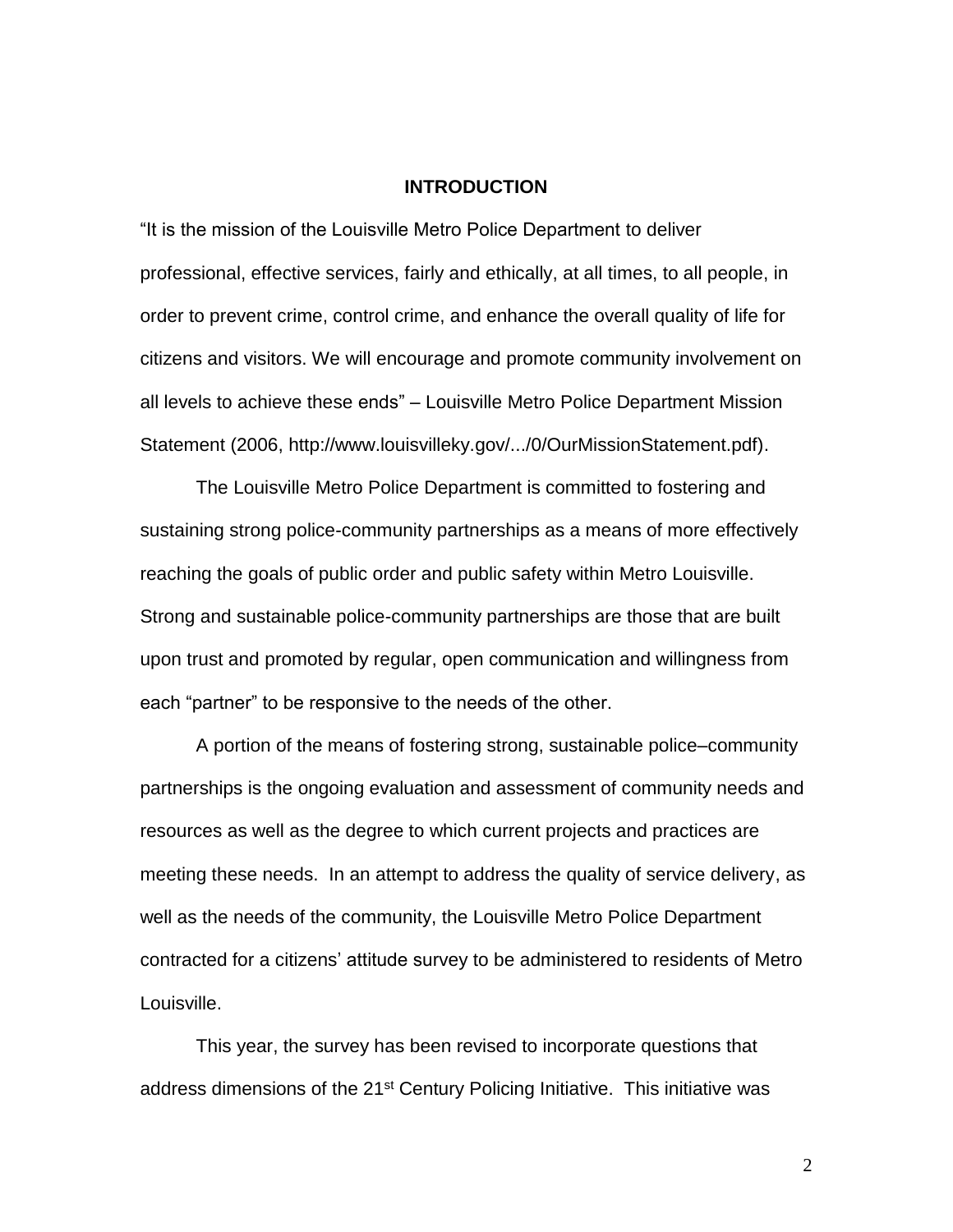developed to address "rifts in the relationships between local police and the communities they protect and serve." (21st Century Policing, Task Force Report, 2015) The initiative is based on recommendations that fall in to six categories or "pillars" as they are referred to in the Task Force Report. These categories are: Building Trust and Legitimacy, Policy and Oversight, Technology and Social Media, Community Policing and Crime Reduction, Officer Training and Education, and Officer Safety Wellness. In 2016, LMPD was one of fifteen cities selected by the Department of Justice to participate in an initiative to "advance 21<sup>st</sup> Century Policing." This eighteen month project will result in the collection and assessment of "best practices and lessons learned" from the fifteen agencies. The findings will be published in a comprehensive report to be distributed to police agencies seeking to move toward the recommendations identified in the 21<sup>st</sup> Century Policing Task Force Report.

#### **METHODS**

The purpose of the survey conducted by the Louisville Metro Police Department was to measure citizens' perceptions of neighborhood disorder/ order, fear of crime, and the services provided by the Louisville Metro Police Department. The survey additionally addressed specific concerns about crime and public order problems within neighborhoods. Variations in these perceptions across various demographic categories were also assessed.

#### **Survey Instrument and Data Collection**

The Louisville Metro Police Department contracted with the University of Louisville's Department of Criminal Justice to develop, administer, and analyze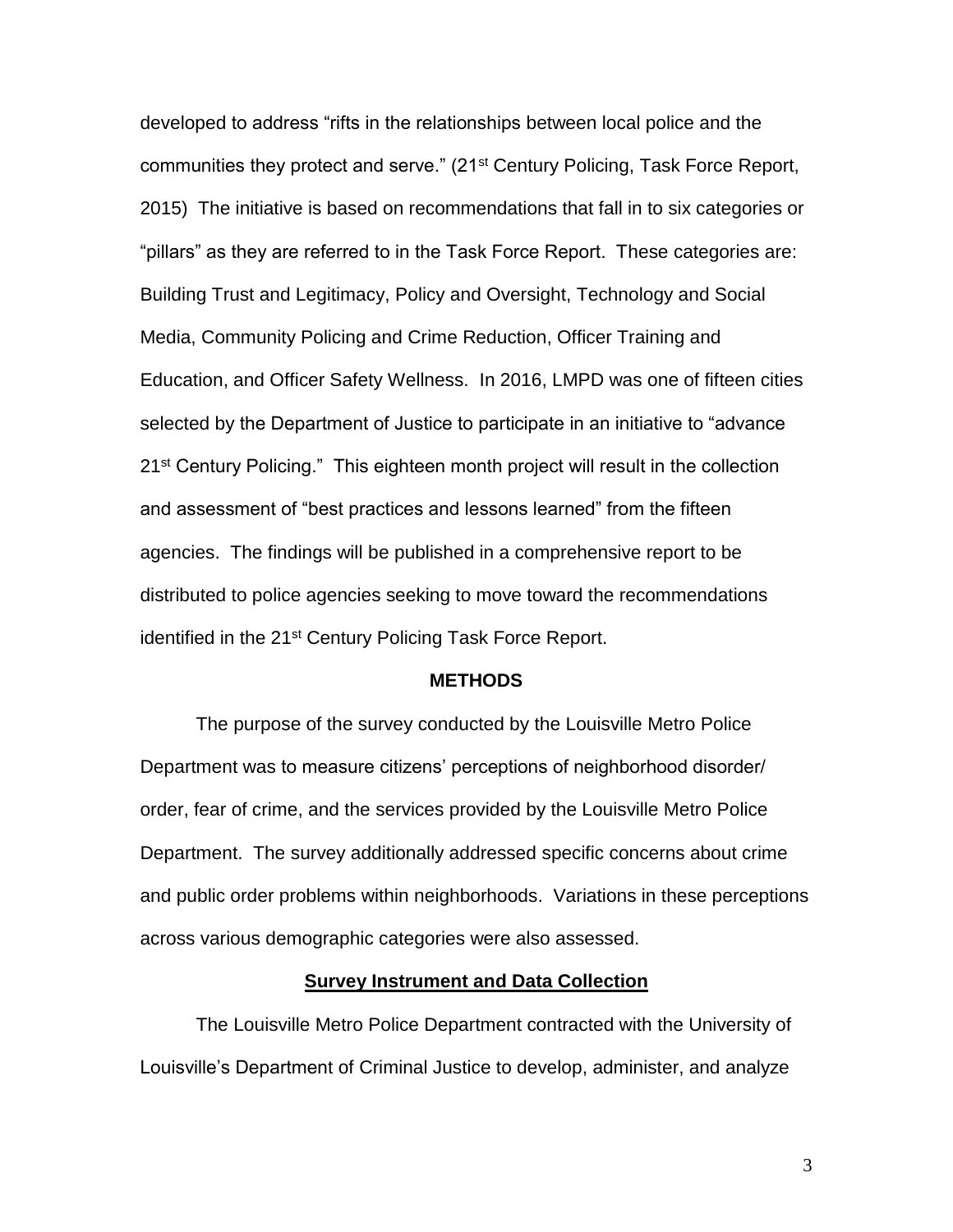the survey and its results. The university developed the survey instrument and contracted with Personal Opinion, Inc. for the conduct of a telephone survey during fall 2016.

The survey instrument contained open- and closed-ended questions. The questions related to citizen perceptions of: their neighborhoods, primarily in terms of safety; police and police services; fear of crime; and specific neighborhood crime and public order concerns. It additionally contained questions that solicited information on the demographic characteristics of the respondents, i.e., age, ethnicity, education, sex, income, and residence (owner occupied versus rental).

Data were collected via telephone calls to randomly selected landline and cell phone numbers for respondents within each of the eight Louisville Metro Police Divisions. A total of 62.5 percent of the completed surveys were from cell phones and 37.5 percent from landlines. When contacted, respondents were asked if they would be willing to participate in the survey and which local police agency had primary responsibility for public safety within their neighborhoods. If they responded with an agency other than LMPD, the interview was terminated. Anonymity and confidentiality were promised to participants.

Calls were made to random respondents until a total of 2408 completed interviews were conducted with a distribution of approximately 300 respondents per division. Since the divisions included exclusive zip codes, in most instances, cell numbers and landline numbers were randomly selected within zip codes of Metro Louisville. Based on the total households in Metro Louisville, the sample had a margin of error of  $+/- 2$  percent at the traditional 95 percent confidence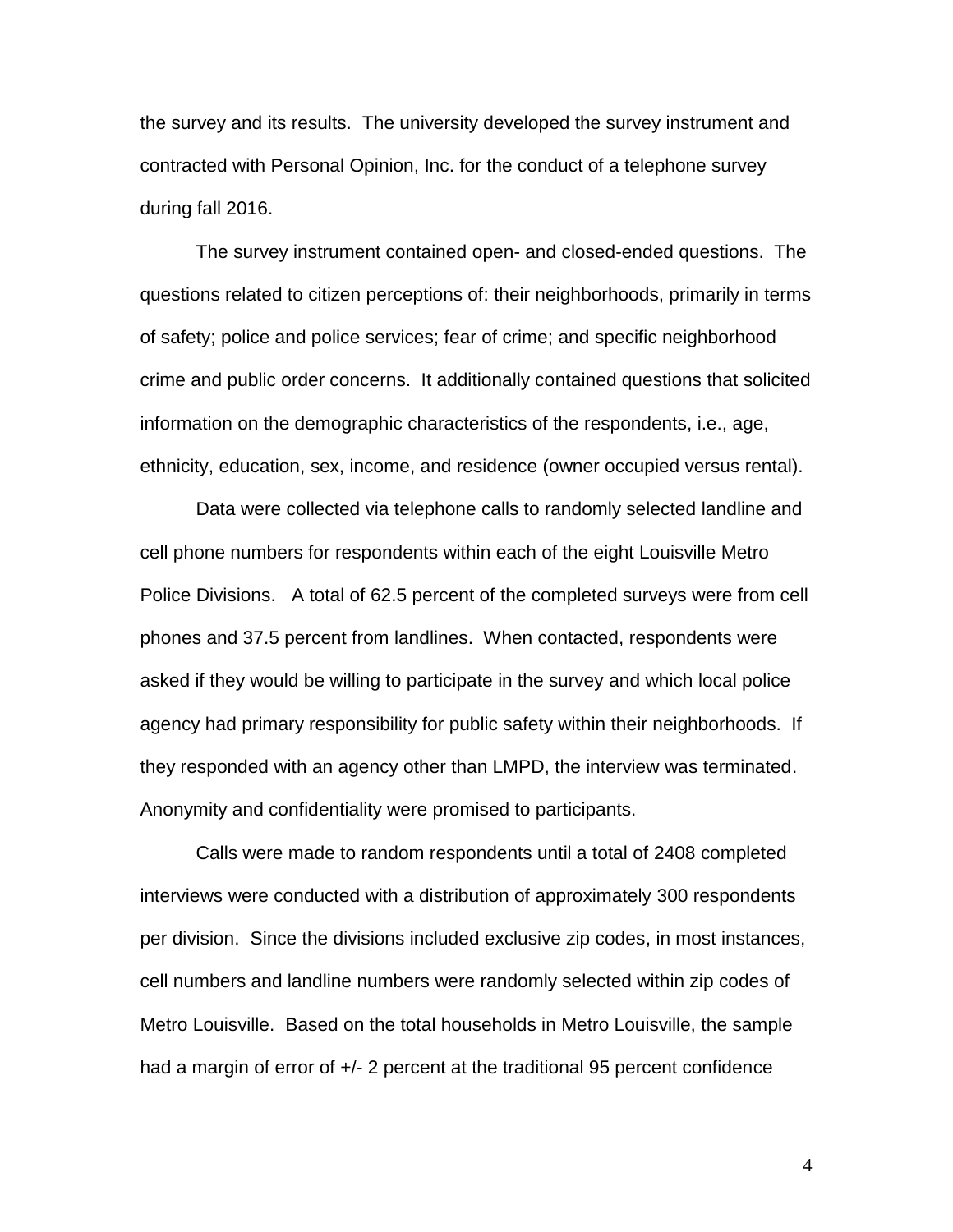level. The samples used for the information on each division had a margin of error of +/- 5 percent.

The use of random digit dialing of numbers as a means of selecting a sample of respondents has the potential to eliminate those without telephones from the resulting "pool" of respondents and, possibly, result in a "nonrepresentative" sample. However, the benefits and more reasonable costs of conducting survey research using telephone (cell and landline) interviews significantly exceed the limitations. And, there is no doubt the collection and analysis of empirical data for the purposes of agency planning and decisionmaking results in more realistic, effective and efficient delivery of agency services.

#### **Survey Sample**

The survey sample was composed of 2408 completed telephone surveys. Approximately 12 percent of the sample was drawn from each police division. The racial distribution of those surveyed was 73.3 percent Caucasian, 21.4 percent African American, 1.0 percent Hispanic, .5 percent Asian American, and 3.8 percent reporting "other." The same demographics for greater Louisville are: 70.3 percent Caucasian, 21 percent African American, 4.5 percent Hispanic, 2.3 percent Asian American, .3 percent Native American with 1.6 percent reporting other ethnic origins.

Females represented 73.2 percent of the survey sample and 51.8 percent of the Metro Louisville population. This could have resulted in more positive ratings of police since women have, historically, tended to have more positive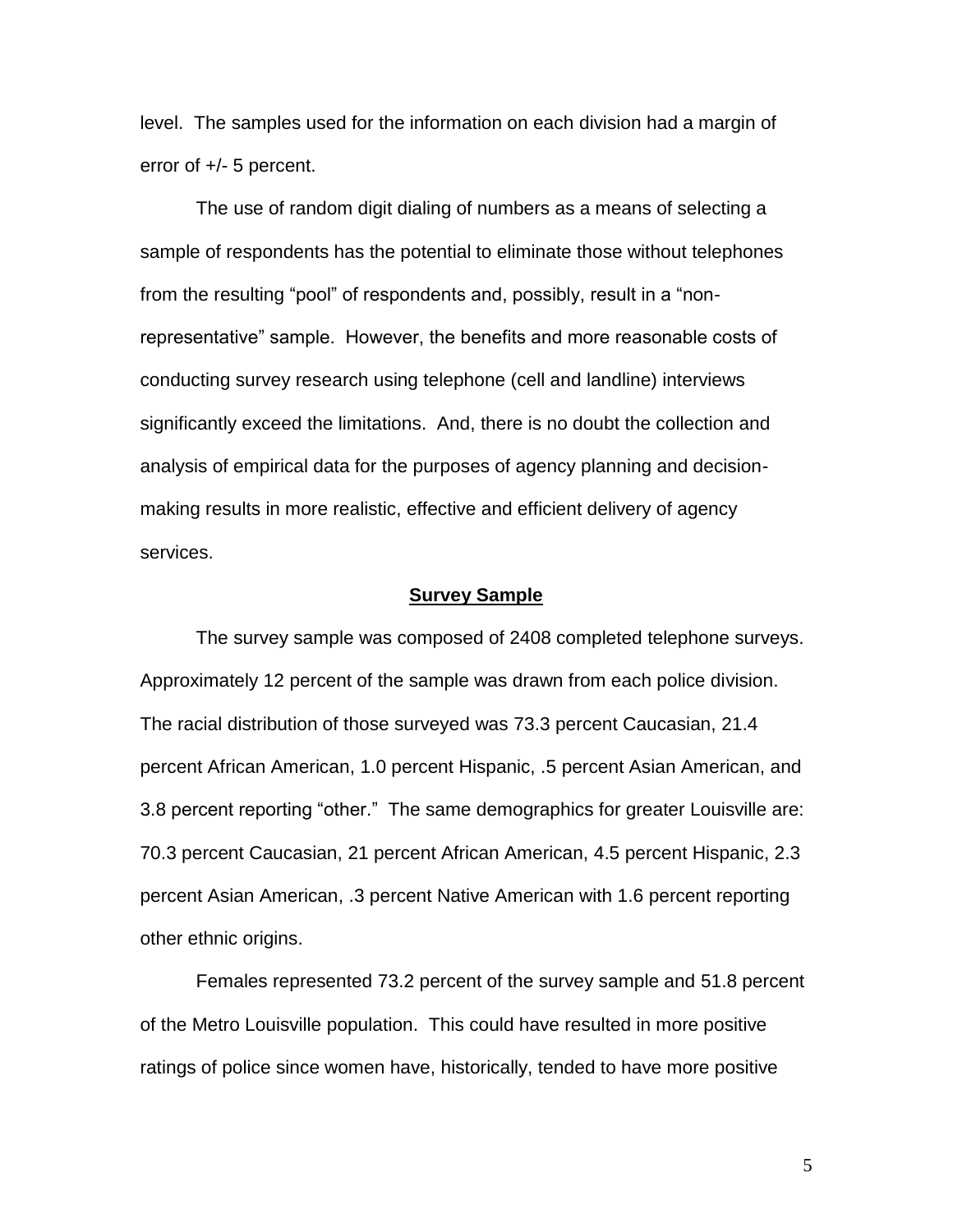attitudes toward police than men. However, the portion of the analysis which addressed the relationship between respondent sex and satisfaction with the police found no relationship. As such, any potential bias due to an overrepresentation among women, was not evident. (See Table 11) Table 1 contains a comparison of the age distribution of the survey sample and Community Survey Estimates for 2011 (U.S. Census).

#### **Table 1**

| Age          | <b>Survey</b> | <b>Census Estimate</b> |
|--------------|---------------|------------------------|
| 18-19        | .3%           | 3.3%                   |
| $20 - 24$    | 2.1           | 8.5                    |
| 25-34        | 13.9          | 18.3                   |
| $35 - 44$    | 20.0          | 17.2                   |
| 45-54        | 15.4          | 19.6                   |
| 55-59        | 9.2           | 8.4                    |
| 60-74        | 28.6          | 16.1                   |
| 75 and Older | 9.8           | 8.5                    |

#### **Survey Sample and Census Estimate 2011 Comparison**

The median age of respondents surveyed was 53 years with that for Metro Louisville being 37.9 years of age. The older median age of respondents is not an unanticipated consequence of the sampling process which required an individual be 18 years of age or older to respond to the survey. When age information from the American Community Survey (U.S. Census) for individuals 18 years of age and older in Metro Louisville is taken into account, differences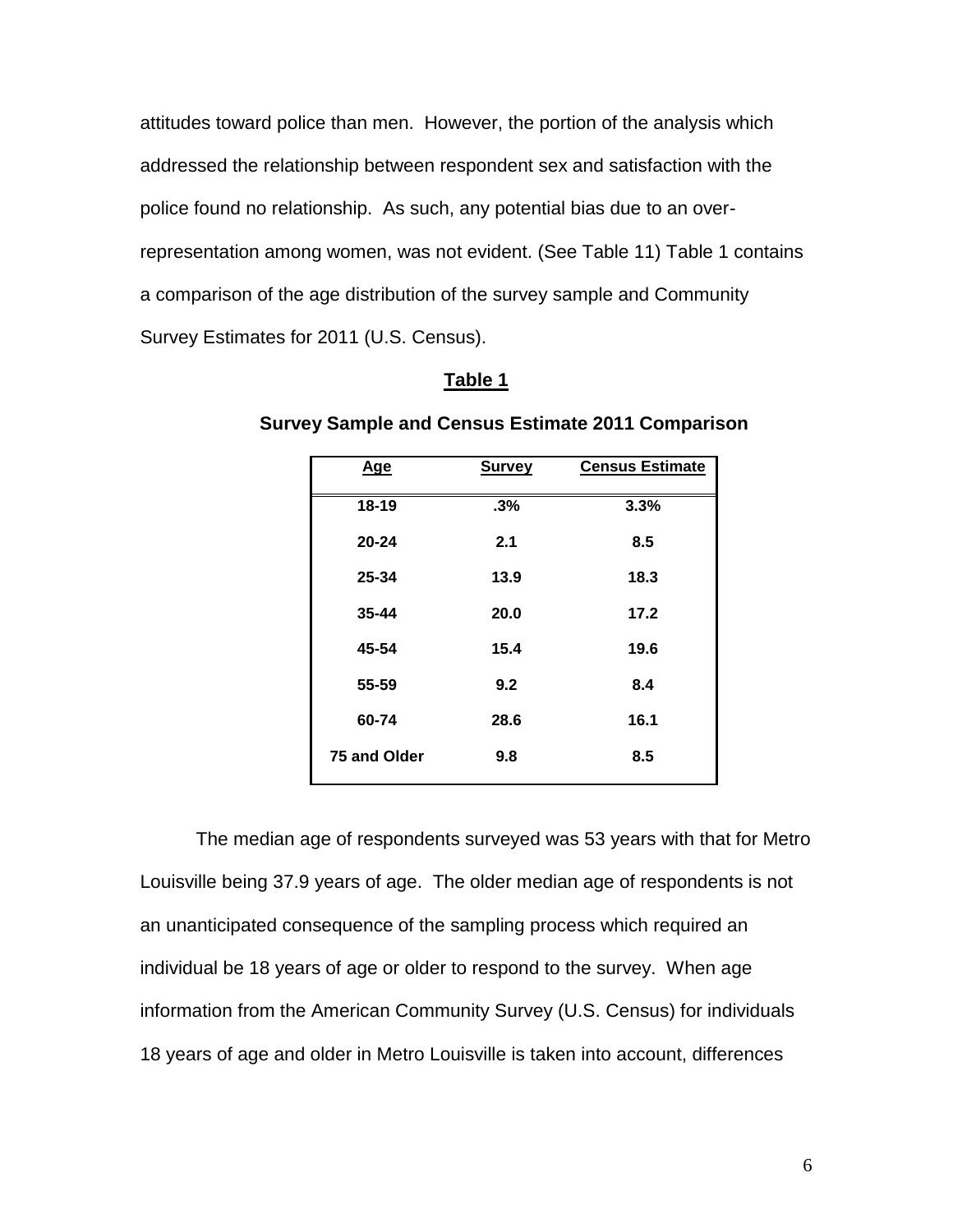still exist but the extent of these age differences in the two groups (sample and Census) is diminished.

As shown in this table, the survey contains an under-representation of individuals under 25 and an over representation of individuals 55 years of age and older. The greater proportions of older individuals in the survey is as expected given that older individuals are more likely to be at home, more likely to answer without screening calls and are additionally more likely to agree to respond to a survey.

A small percentage (4.6%) of respondents reported less than a high school education, 21.2 percent had completed their high school degree, 4.0 percent had vocational training, 29.3 percent of respondents had some college education, 26.2 percent of respondents had obtained a college degree, and 14.7 percent reported post graduate work. As such, 95.3 percent of respondents within the survey had at least a high school degree and 40.9 percent had at least an undergraduate college degree. Within Metro Louisville, 87.6 percent of residents have completed high school with 29.2 percent having completed a college, graduate or professional degree.

A majority (62.0%) of respondents reported a total household income of no more than \$50,000 in the previous year. Within Metro Louisville, the American Community Survey Estimates (U.S. Census) for 2011 reported that 53 percent of residents reported incomes of less than \$50,000. Similarly, 12.9 percent of the survey respondents reported household incomes of no more than \$15,000 while the American Community Survey estimates (U.S. Census)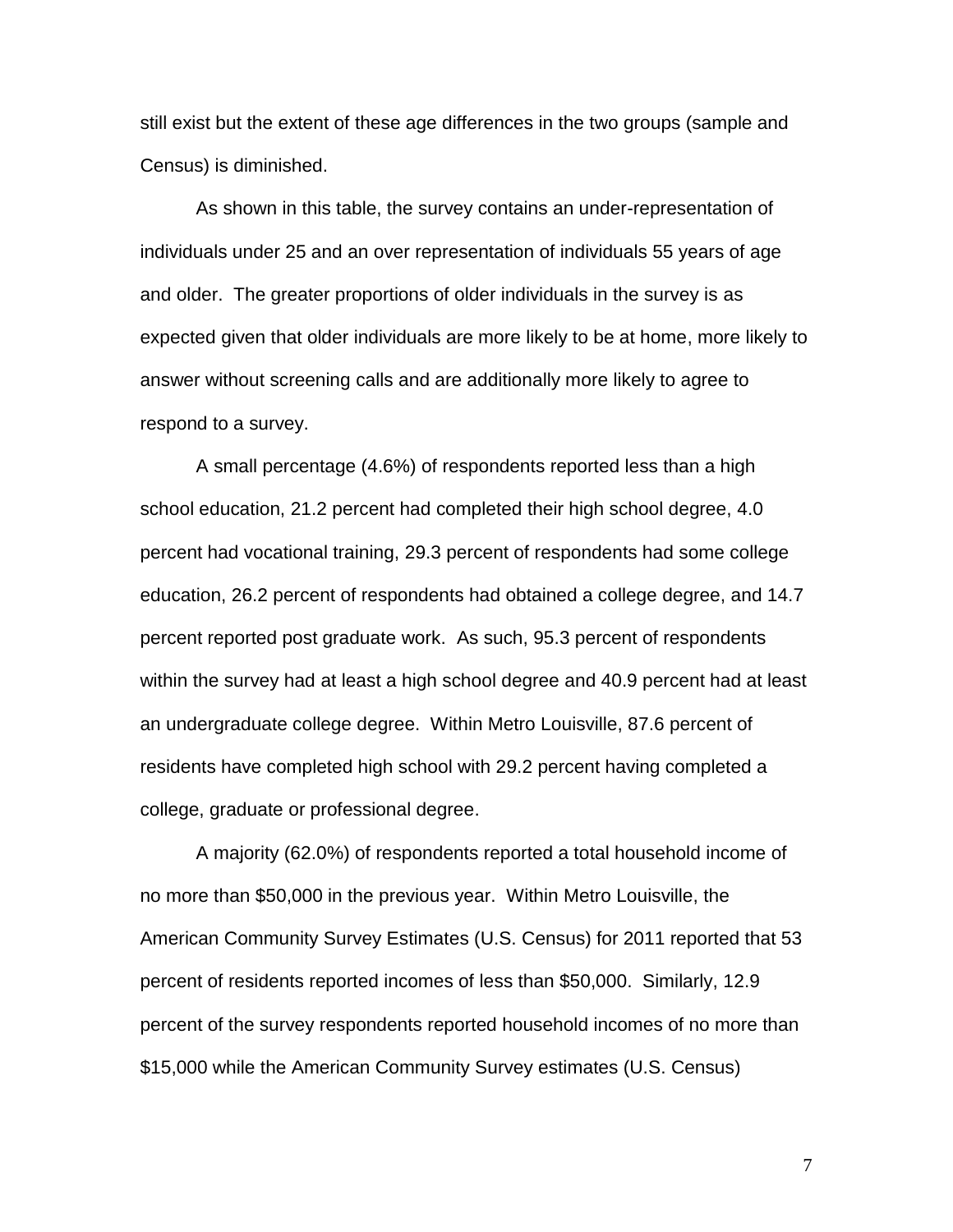reported 14.8 percent of residents in Metro Louisville reported household incomes of less than \$15,000 annually. While the categories are not exactly identical, they are similar enough to conclude that the survey sample was generally representative of residents of Metro Louisville in terms of annual household income. With respect to home ownership, the survey sample contained a greater proportion (78.5%) of respondents reporting owner occupied residents than was reported in the 2010 U.S. Census which found 64.3 percent of homes being owner-occupied.

Based on comparisons of the demographic characteristics of the survey sample and those of residents of Metro Louisville, the sample was generally representative. Those differences such as the older age of respondents among the sample were, in part, due to the nature of the sample selection process. Additionally, women are more likely than men to be at home (days or evenings), to answer the phone and to respond to a survey. Consequently, the method of data collection resulted in an over-representation of women.

#### **FINDINGS**

#### **Perceptions of Neighborhood Crime and Neighborhood Quality**

The findings from the citizens' attitude survey indicated a high level of satisfaction with services provided by the Louisville Metro Police Department (LMPD). Further, respondents' assessments reflected extensive support for LMPD with respect to the professionalism, fairness, and accessibility of police. Citizens of Metro Louisville reported a relatively low level of fear of crime in neighborhoods, as well as generally positive neighborhood perceptions related to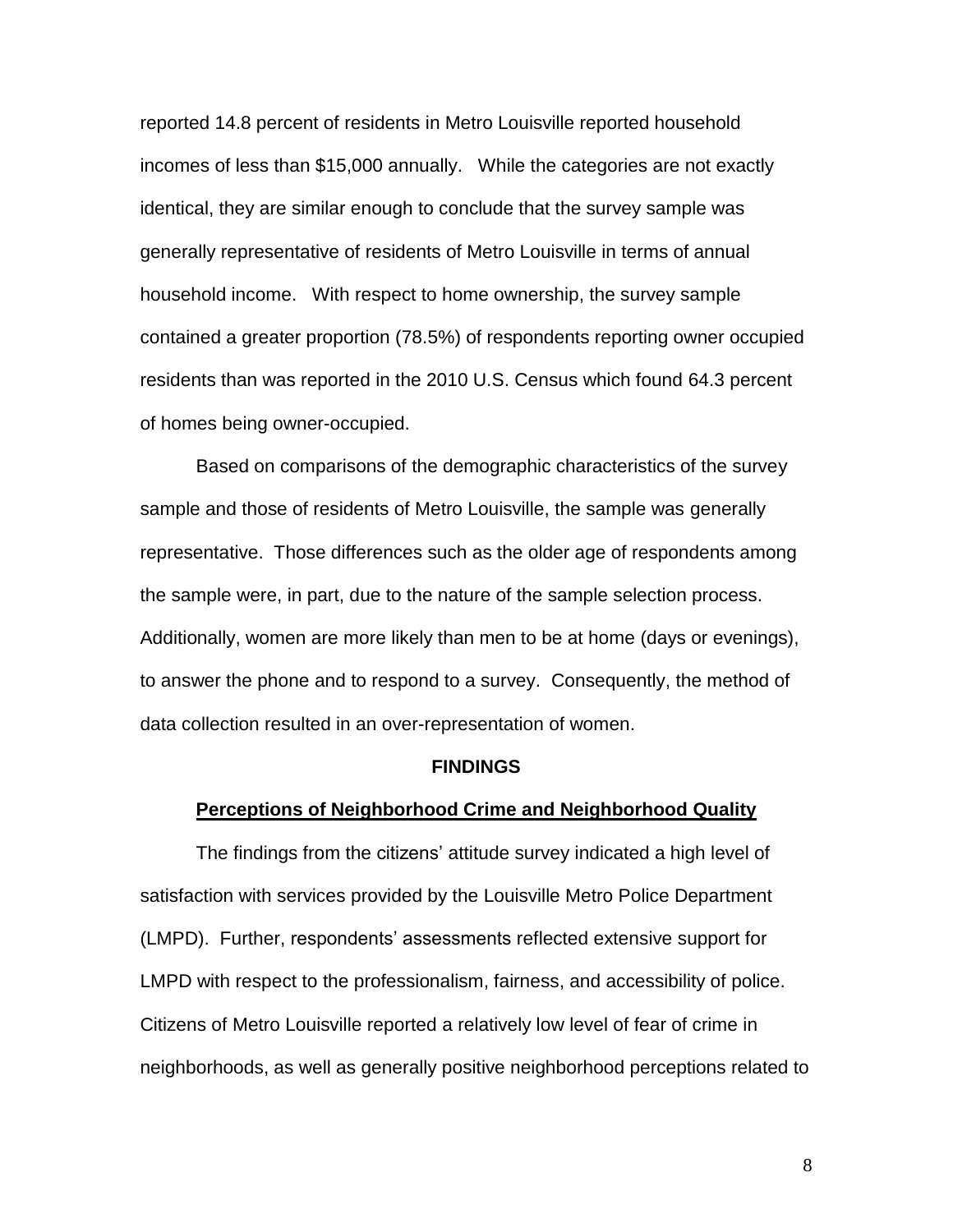quality of life. Reports of serious neighborhood crime problems were very limited and public order issues were the primary focus rather than concern with serious crime activities.

Survey respondents were asked to rate whether their neighborhood had become a *better, stayed the same, or become a worse* place to live over the past year. Chart 1 contains a summary of the responses to this question. The majority (67.4 percent) of those surveyed responded the quality of their neighborhood had *stayed the same* with, 74.0 percent reporting the quality of their neighborhood had *remained the same or improved*. While the majority clearly believed their neighborhoods had remained the same or improved, when considering only those residents reporting a "change," more reported neighborhoods had gotten *worse* (26.0%) than reported their neighborhoods had *improved* (6.6%) in terms of the respondents' perceptions of the quality of their neighborhoods.



#### **Chart 1**

**Perceptions of Change in Neighborhood Quality**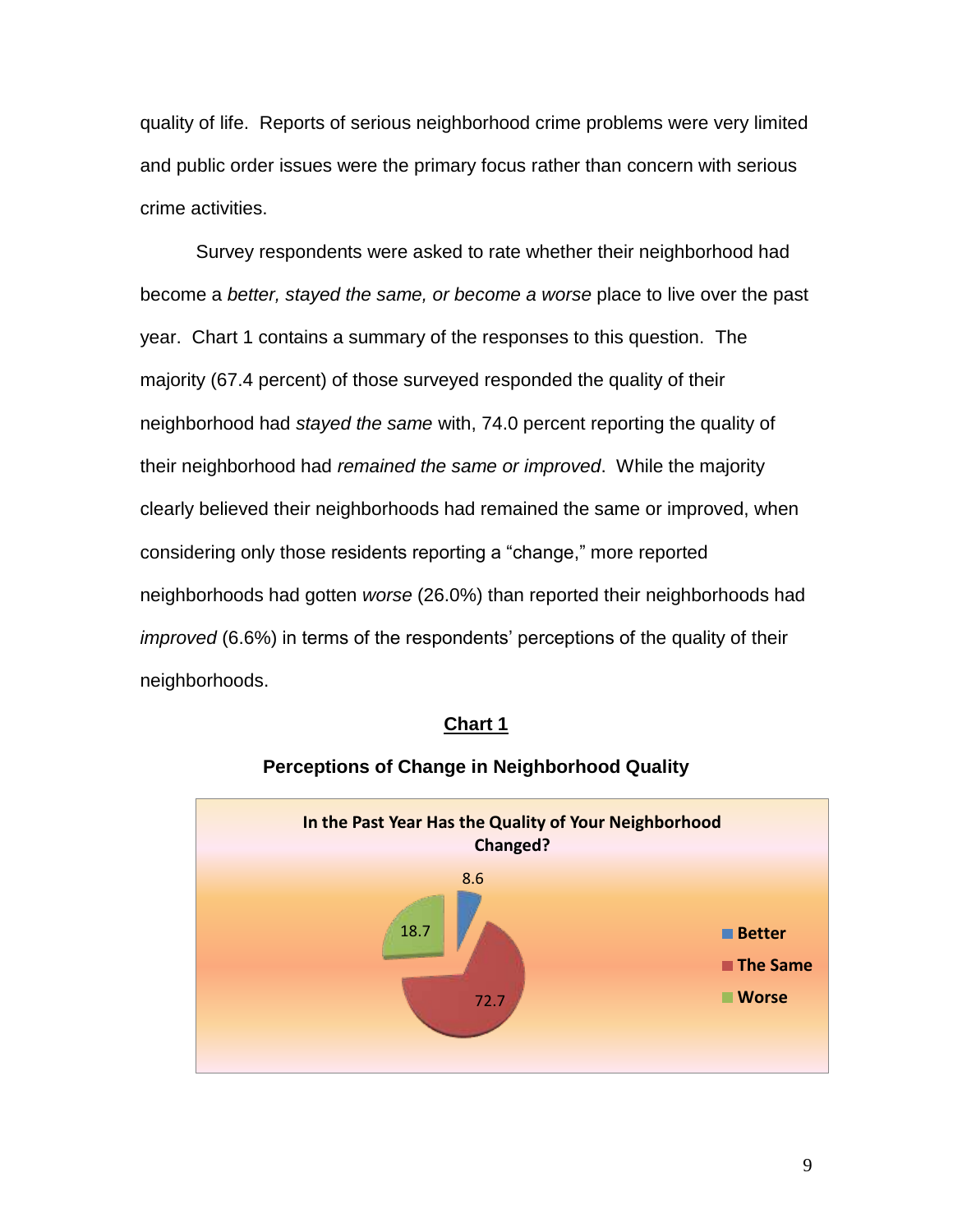Similarly, as noted in Chart 2, the majority (58.7 percent) of respondents stated the amount of crime in their neighborhood had *remained* at the same level over the past year and an additional 6.5 percent reported the crime rate in their neighborhood had *declined*. Those who reported crime in their neighborhoods had increased constituted 34.8 percent of the respondents. While a majority (65.3 percent) reported crime in their neighborhood had remained the *same or decreased*. If a change was reported, respondents were more likely to report crime had increased (34.8 percent) rather than decreased (6.5 percent).



# **Chart 2**

**Perceptions of a Change in Neighborhood Crime**

While citizen perception of a change in the amount of crime in their neighborhood during 2016 was generally positive, with the majority responding the crime rate has decreased or remained the same, it is important to note that perception of crime in a neighborhood does not always "match" reality and can be changed by factors unrelated to the citizen's direct experience with crime in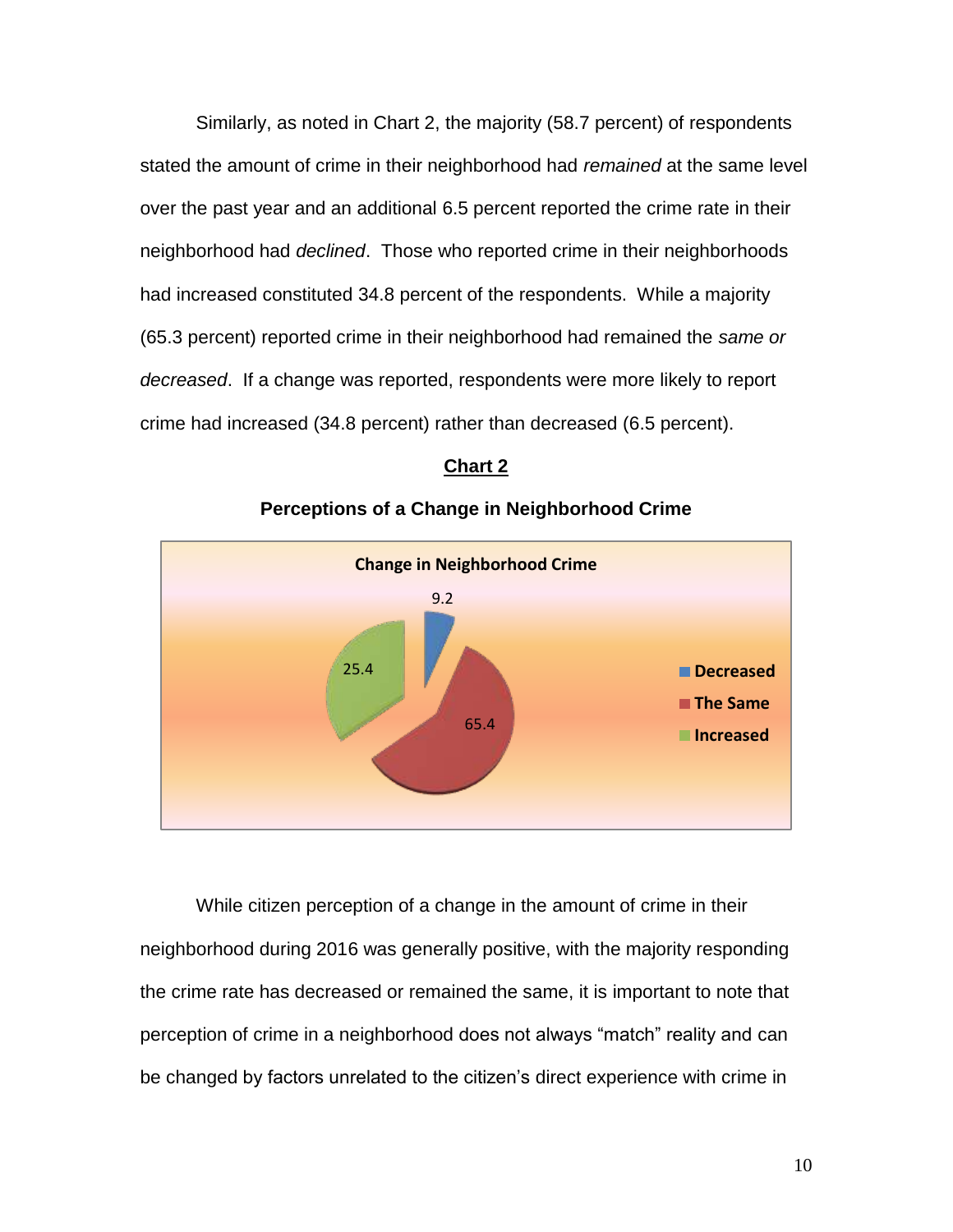their neighborhood. Specifically, media attention to the homicide and violent crime rates in Louisville may create the perception that all crime has increased within the entire jurisdiction, additionally; crime prevention activities that seek to reduce fear and reduce crime may be perceived as an indication of increased crime, at least in the short term. For example, as police proceed to organize neighborhood watch programs in communities, some residents may perceive this as a response to increased crime. Additionally, as police organizations attempt to be more transparent and to engage in partnerships with community residents, more information about public order and crime activities is made public and shared. Consequently, even though crime has not increased, residents may perceive their neighborhoods as less safe.

More detailed analysis suggested that these perceptions of the quality of neighborhoods were related to perceptions of crime trends within these neighborhoods. As shown in Table 2, citizens who believed that crime had *increased* in their neighborhoods were most likely (63.9 percent) to report that their neighborhood had *gotten* worse.

In contrast, those respondents who believed crime had *decreased* were significantly less likely (1.3 percent) to report their neighborhood had *gotten*  worse. Among these respondents who reported neighborhood crime had *increased*, only 2.4 percent reported their *neighborhood had improved* while 44.1 percent of those reporting crime had *decreased* reported their *neighborhood had improved*. Similarly, a majority of respondents, who perceived *no change* in the amount of neighborhood crime, also perceived the *quality of their neighborhood*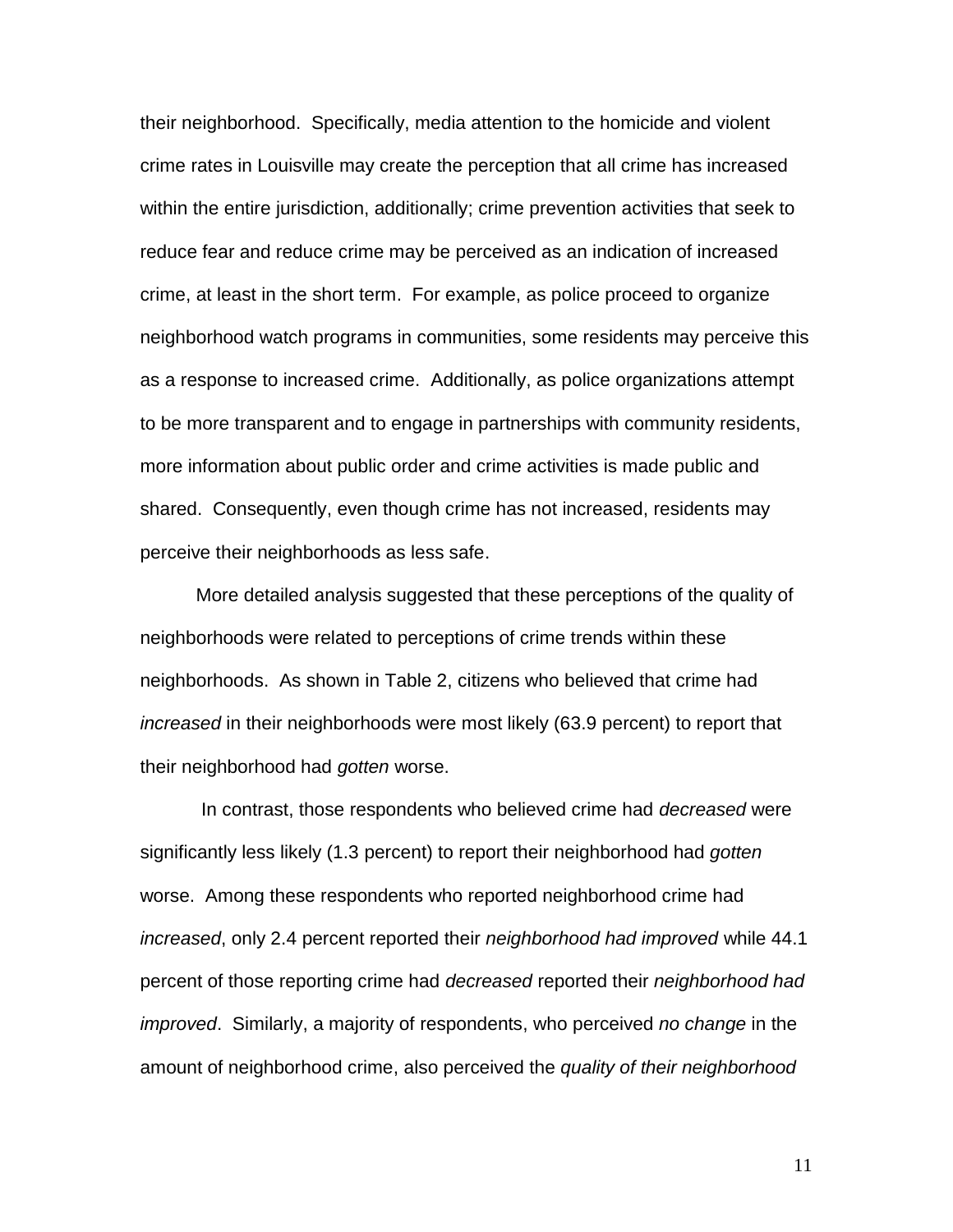*remained about the same* compared to the past year (89.0 percent). Clearly,

residents' perceptions of the prevalence of crime contributes to their perception

of the quality of life in their neighborhoods.

# **Table 2**

# **Respondent Perception of Neighborhood Quality and Neighborhood Crime Over the Past Year**

| <b>Respondent Rating of</b><br><b>Neighborhood Over Past</b><br>Year | <b>Respondent Perception of Neighborhood</b><br>Crime |                           |                  |
|----------------------------------------------------------------------|-------------------------------------------------------|---------------------------|------------------|
|                                                                      | <b>Increased</b>                                      | <b>Stayed the</b><br>Same | <b>Decreased</b> |
| <b>Improved</b>                                                      | $2.4\%$ (20)                                          | 4.9% (68)                 | 44.1% (67)       |
| <b>About the Same</b>                                                | 33.7 (275)                                            | 89.0 (1229)               | 54.6 (83)        |
| <b>Gotten Worse</b>                                                  | 63.9 (522)                                            | 6.1(84)                   | 1.3(2)           |
| Total                                                                | 100% (817)                                            | 100% (1381)               | 100% (152)       |

As a means of assessing whether respondents believed a sense of community existed in their neighborhood, residents were asked if people were likely to get involved in certain events taking place in their neighborhood. The majority of respondents reported that individuals would help or do something to get involved. Specifically, respondents were asked if *individuals would generally try to help out others.* Approximately 54.3 percent believed people were *likely to help others*, while another 20.9 percent believed that *half the time someone would be willing to help another person*.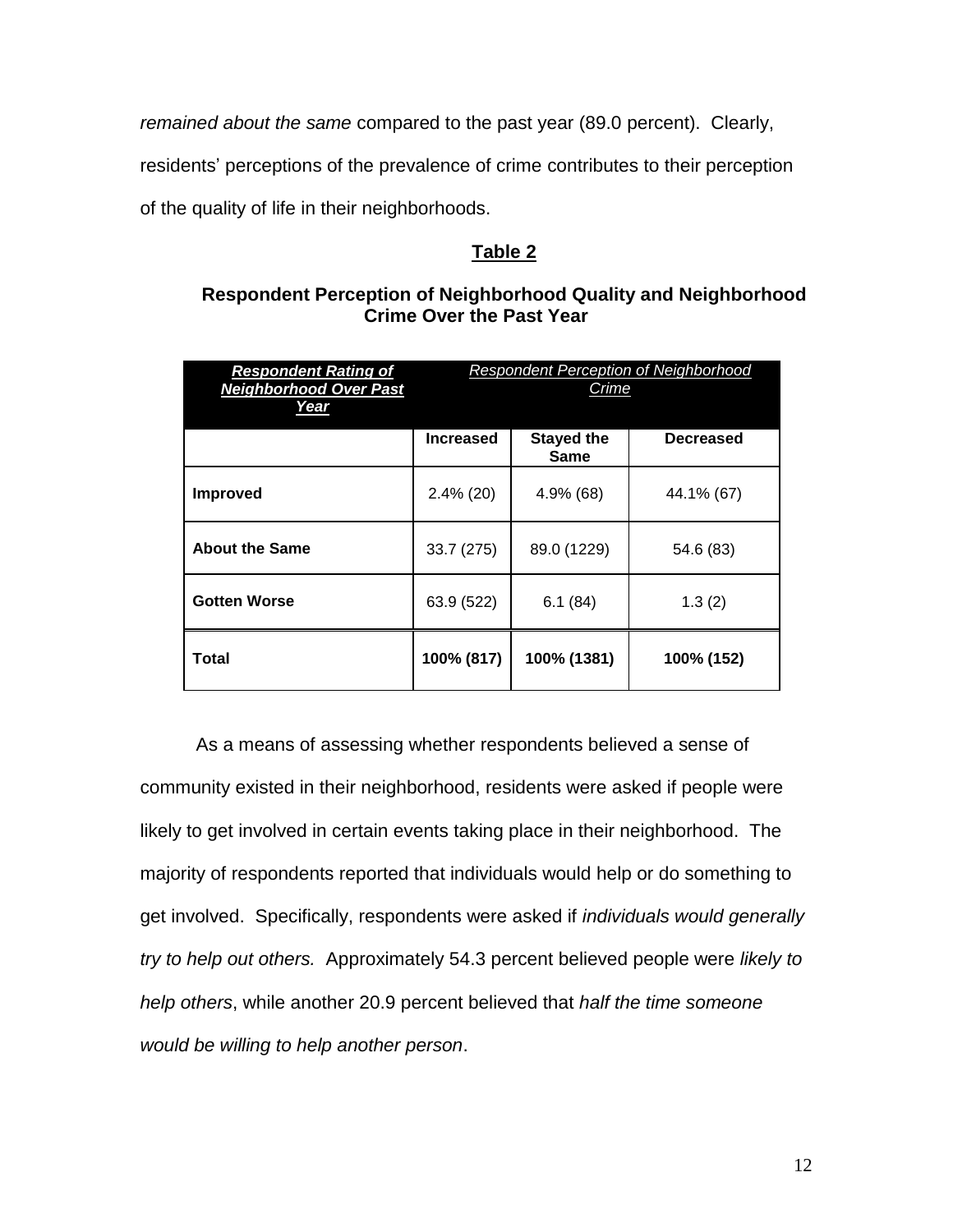# **Perceived Fear of Crime**

Fear of crime may be real or perceptual. In either case, the consequences of this fear are real and can result in actual behavioral changes such as not going out alone at night, refusing to frequent restaurants and businesses in certain areas of town, purchasing additional crime prevention equipment for homes and businesses and altering driving patterns to and from work. Real or imagined, citizen perceptions of fear of crime may be measured in many ways. The current survey included five questions to assess respondents' fear of neighborhood crime. These questions included *how safe they felt being alone in their neighborhood at night*, *how worried they were about home breakins when no one was home*, and *how often they avoided going out at night in their neighborhood because of crime.*

#### **Chart 3**



**Do You Feel Safe Being Out at Night Alone in Your Neighborhood?**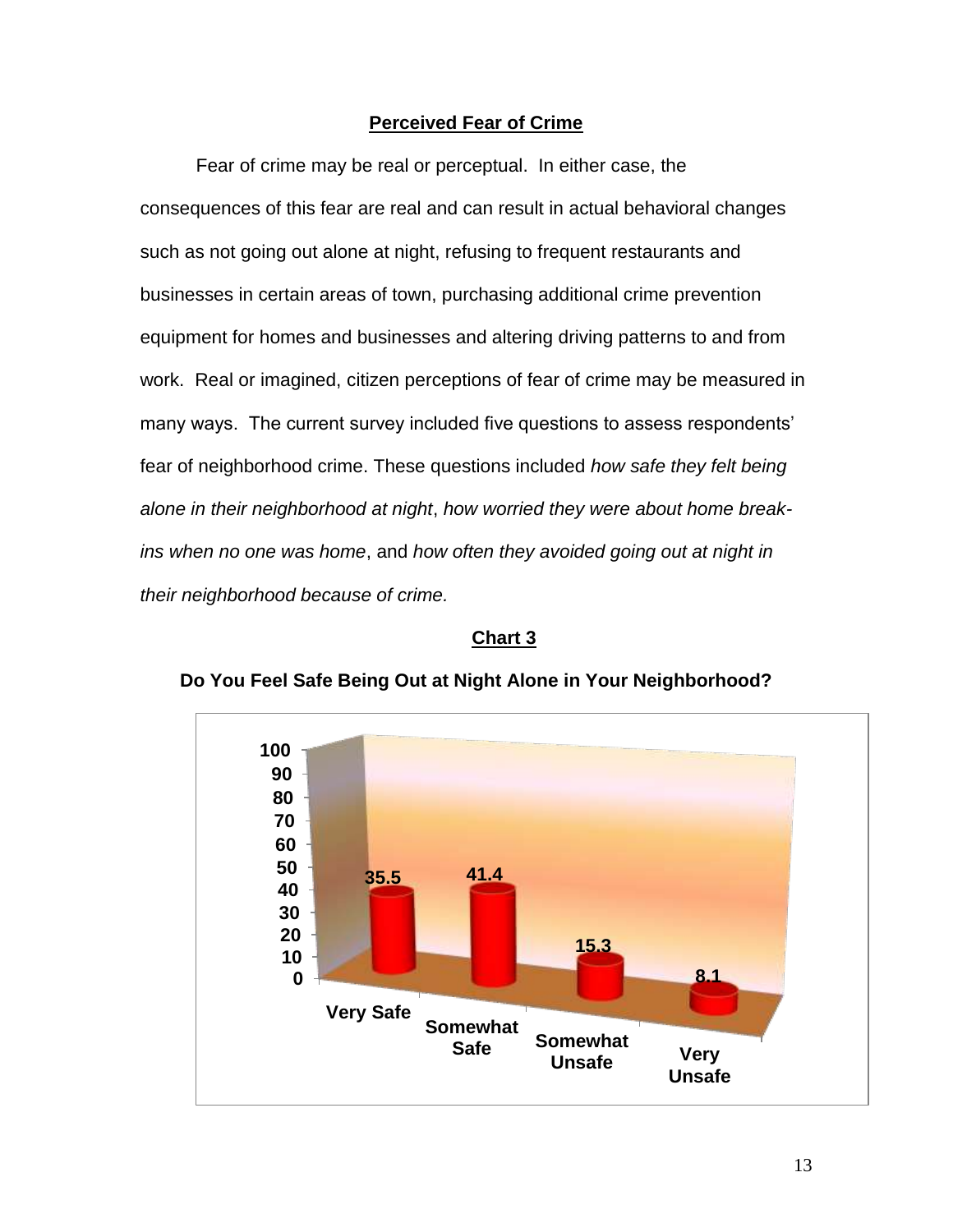Overall, fear of crime, as measured by the responses to these questions was relatively minor. As noted in Chart 3, a majority of respondents, 76.6 percent, felt *very safe* or *somewhat safe* in their neighborhoods with a total of 35.5 percent of all respondents reporting they felt *very safe*. While 23.4 percent reported they felt *very unsafe* to *somewhat unsafe* in their neighborhoods, only 8.18 percent reported feeling *very unsafe*.

# **Chart 4**





Furthermore, as shown in Chart 4, a majority (64.1 percent) of respondents reported they *never avoided going out alone at night because of crime* with only 7.1 percent *always avoiding going out at night because of crime in their neighborhood*.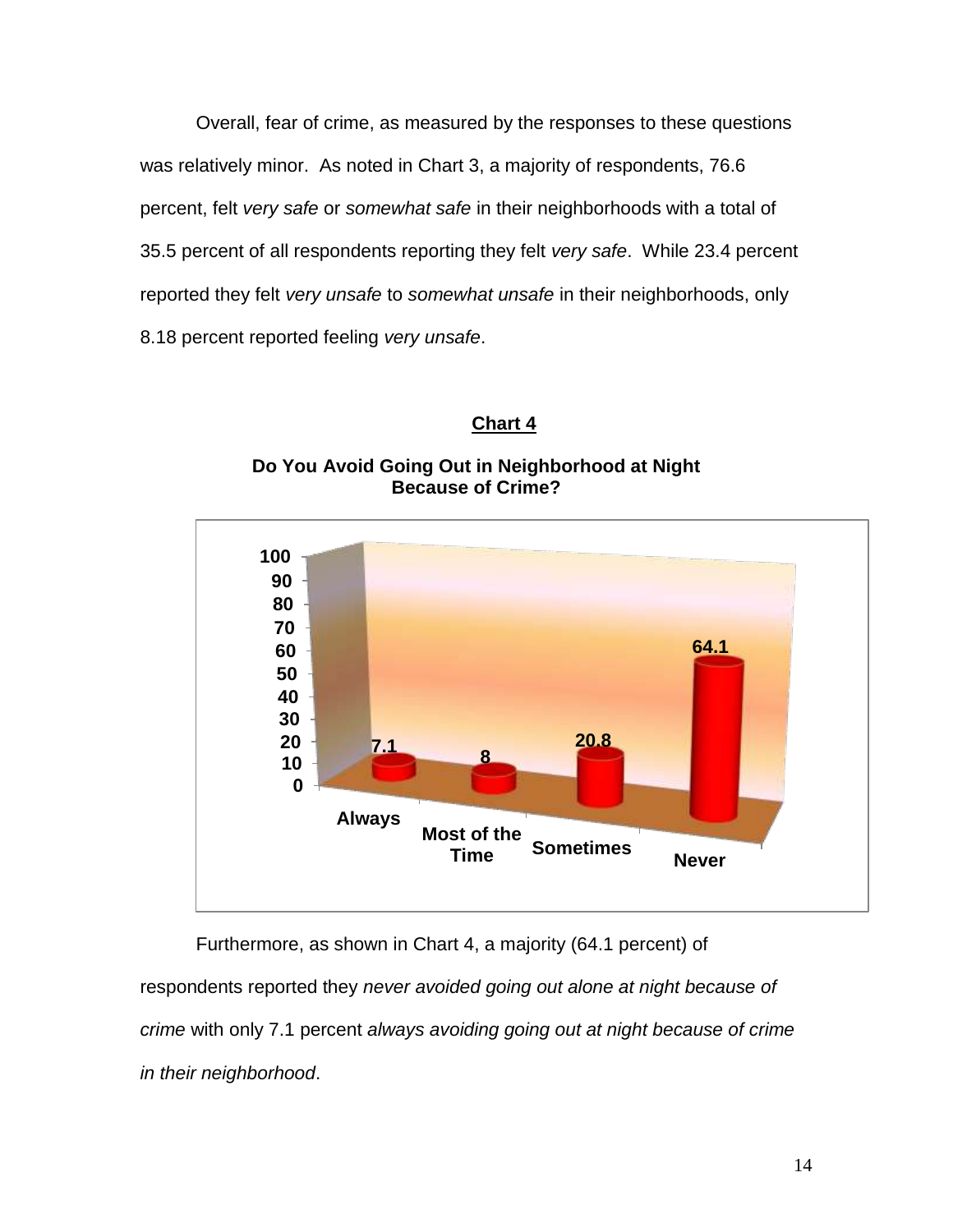Similarly, as identified in Chart 5, a substantial number of respondents (35.9 percent) were *not worried at all* and 48.9 percent were *somewhat worried* about someone breaking into their home while no one was present. Only 8.7 percent of the respondents were *very worried* about their home being broken into while no one was home.





**Are You Worried Someone Will Break In To Your Home?**

# **Perceived Neighborhood Problems**

Respondents were asked a series of questions related to whether certain problems were present in their neighborhood. The problems identified were varied and included crimes such as vandalism and assaults as well as public order problems such as loud music from cars and vagrant groups of teenagers in public places. The percentage of respondents who reported activities as *big*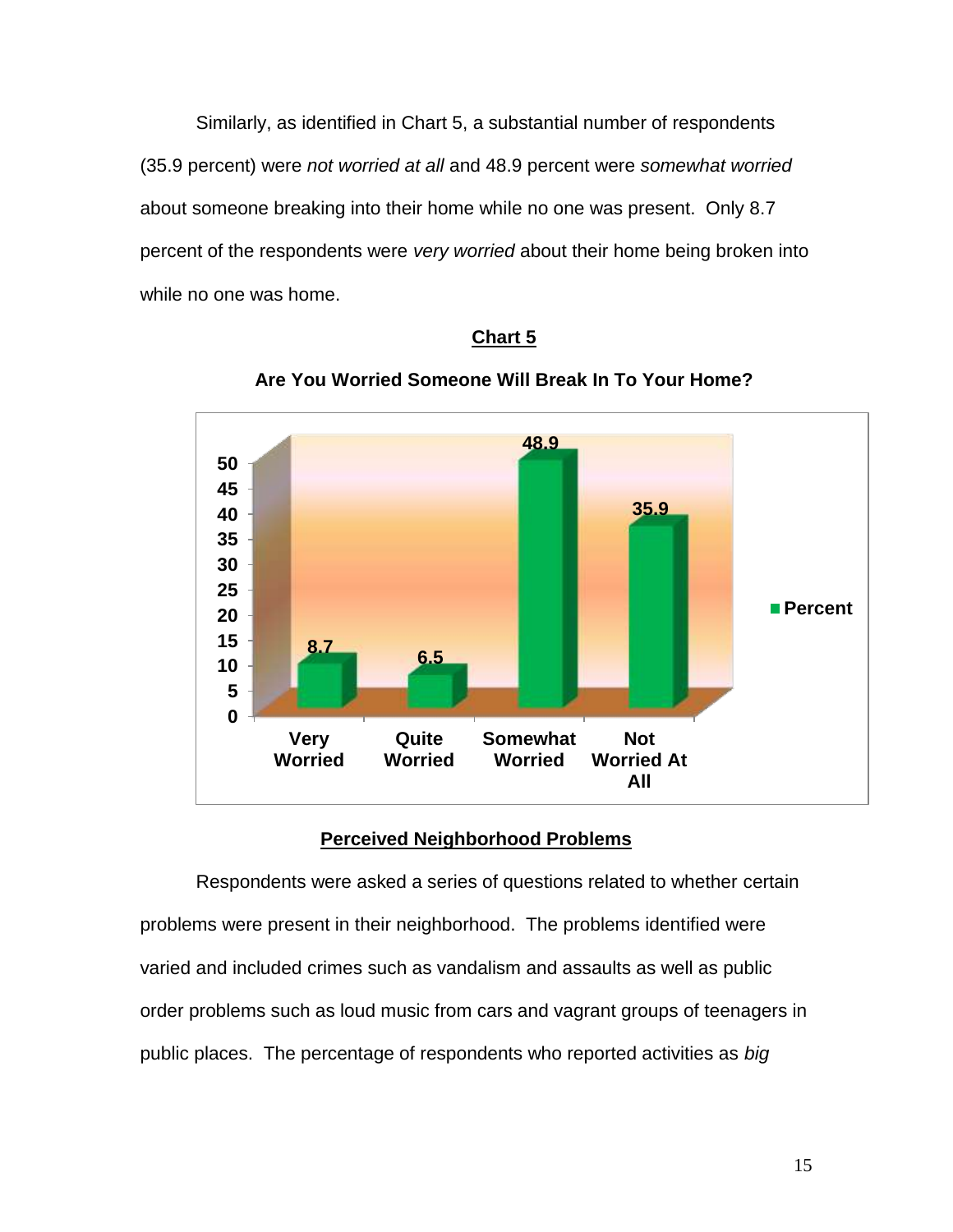*problems* or *not a problem* are presented in Table 6 for each crime/public order problem.

As shown in Table 5, the responses of those surveyed indicated neighborhood problems were not perceived to be very prevalent. No activity was identified as a *big* problem by more than 23.3 percent of the respondents. There were ten neighborhood activities reported as a *big problem* by approximately 10 percent or more of the respondents. In rank order, these *big problems* were: litter or garbage, rundown property, illegal drugs sale/use, car theft/theft from cars, thefts/home break-ins, loud music from cars, teens loitering in public places, drinking and driving, vacant lost/trash, and vandalism. Among these ten activities noted as *big problems* by respondents, the majority (60%) were public order rather than crime problems.

#### **Table 5**

| <b>ACTIVITY</b>                  | <b>BIG PROBLEM</b> | <b>NO PROBLEM</b> |
|----------------------------------|--------------------|-------------------|
| <b>Litter or Garbage</b>         | 23.3%              | 39.8%             |
| <b>Rundown Property</b>          | 18.9               | 48.0              |
| <b>Sale/Use Illegal Drugs</b>    | 18.5               | 54.5              |
| <b>Car Theft/Theft From Cars</b> | 17.2               | 39.5              |
| <b>Thefts/Home Break-Ins</b>     | 12.8               | 62.2              |
| <b>Loud Music</b>                | 12.0               | 41.0              |
| Loitering                        | 11.0               | 62.2              |
| <b>Drinking and Driving</b>      | 10.8               | 57.5              |
| Vacant Lots/Trash, Junk          | 10.2               | 71.0              |
| Vandalism                        | 9.8                | 57.0              |
| Public Intoxication/Drinking     | 6.2                | 83.7              |
| Robberies                        | 5.9                | 75.4              |
| Citizen Harassment by Citizens   | 5.2                | 79.6              |
| Assaults/Beatings                | 4.3                | 80.1              |
| Prostitution                     | 4.3                | 89.9              |
|                                  |                    |                   |

#### **Respondent Identification of Neighborhood Problems**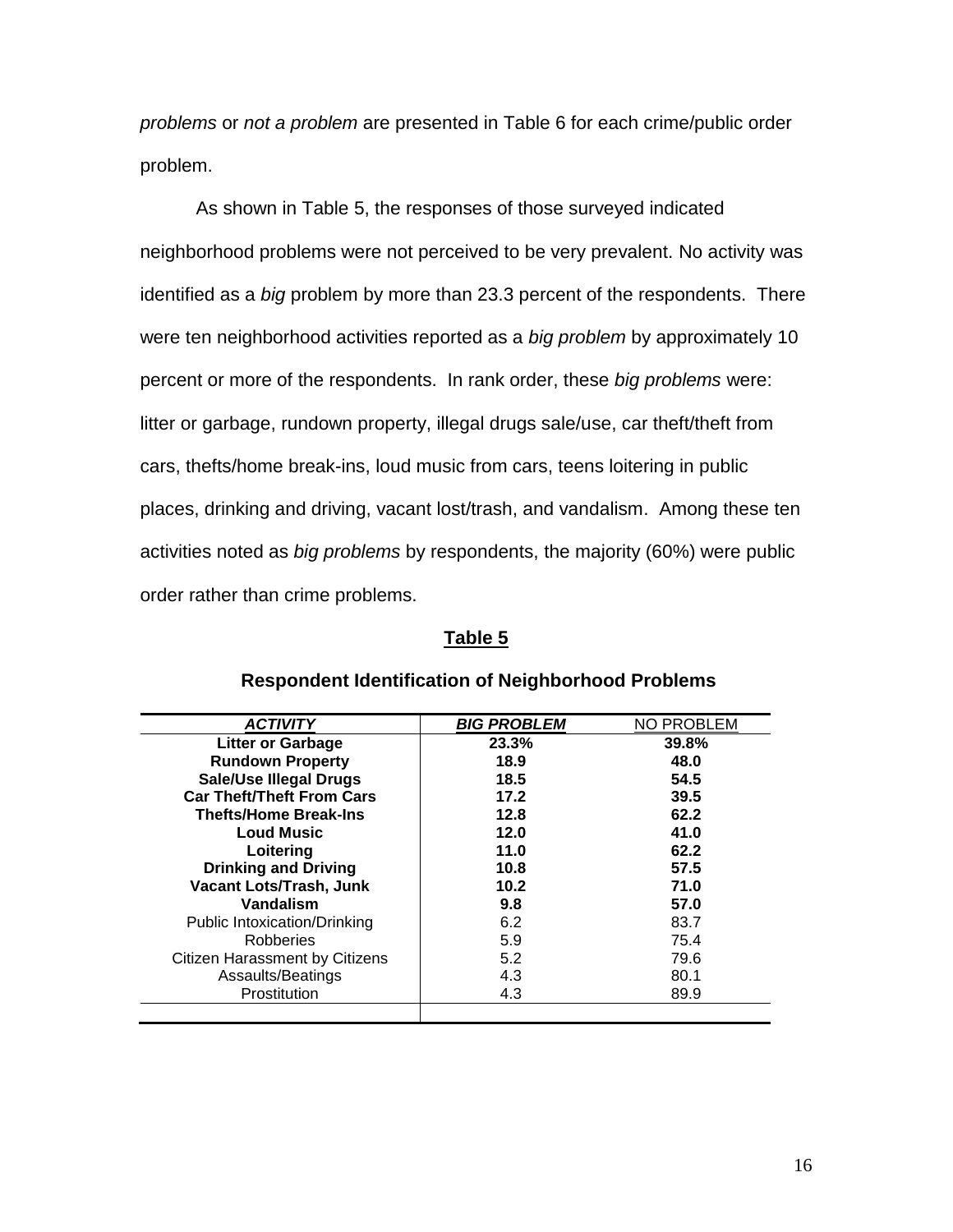Similarly, when the percentages of respondents reporting major crimes such as robbery and assault were considered, these major crimes were reported as being *big problems* by less than six percent of the respondents and as *no problem* by a clear majority of the respondents.

Respondents were also asked to assign responsibility for criminal activities that took place within their home or community. Respondents were asked several questions relating to drug use: 94.7 percent of respondents *strongly agreed/ agreed* that a person is responsible if drugs are being used in their home, 93.6 percent *strongly disagreed/ disagreed* that occasional drug use is okay and 99.0 percent of respondents *strongly disagreed/ disagreed* that it is permissible to sell drugs. Clearly there was consensus regarding personal responsibility for and the illegality of drug usage among these respondents. Additionally, a strong sense of communal support was evident when asked about drug activity in their neighborhood. The majority of respondents *strongly agreed or agreed* that community members should work together to prevent drug dealers from selling in their area (97.3 percent) and that people should pass along drug activity information to police officers (98.1 percent).

Respondents were also asked whether it was the responsibility of the police, residents or both to prevent crime in their neighborhood. A majority of individuals (70.1 percent) reported that preventing crime was the *shared responsibility of police and residents* with 23.9 percent believing it was solely the responsibility of *residents* and 6.0 percent believing it was solely the responsibility of *police*.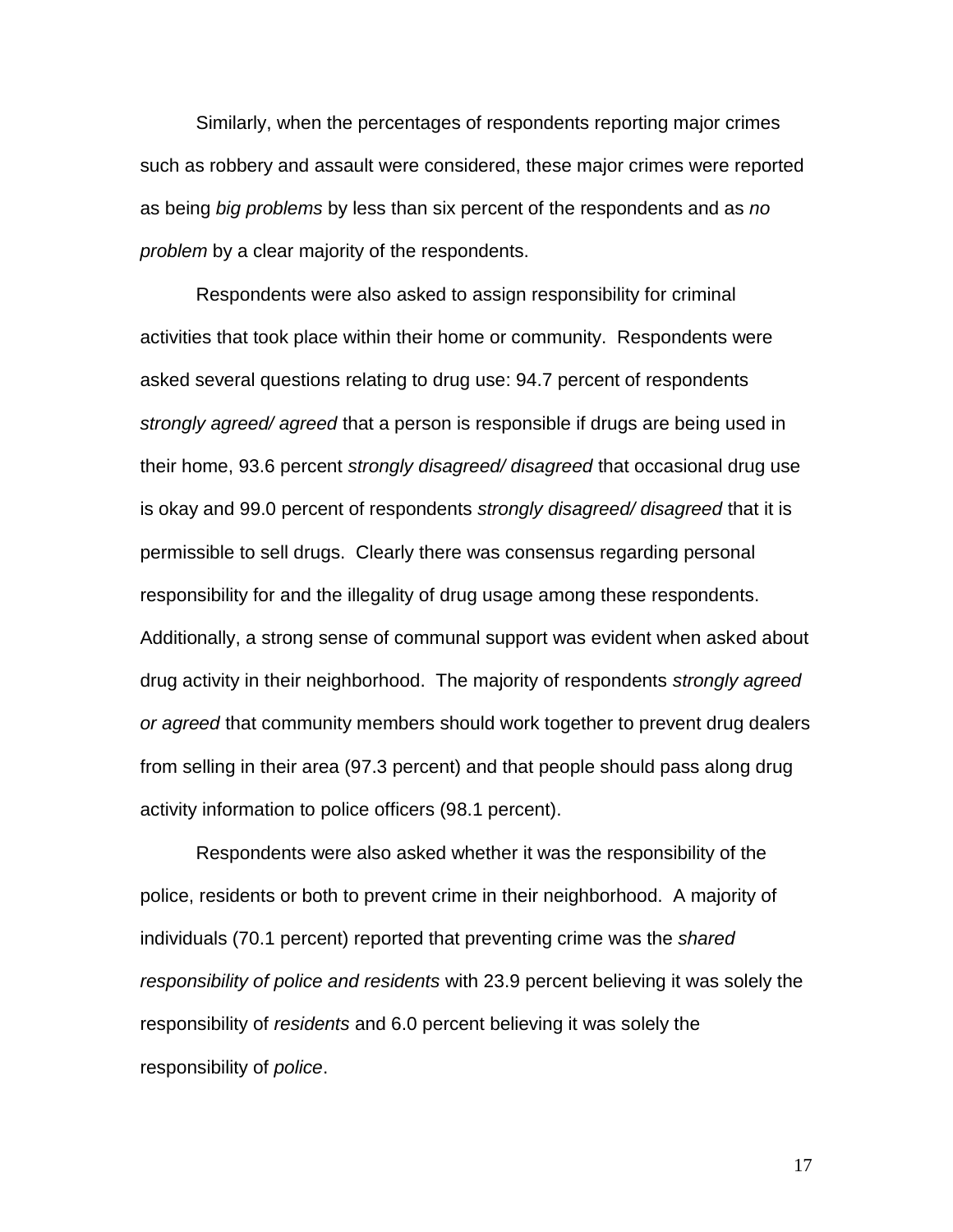#### **Citizen Contact with Police**

There was limited citizen-police interaction/contact reported by the respondents. Within the past year, 32.3 percent of respondents had contacted the police department to report a crime or a suspicious circumstance in their neighborhood. When respondents were asked whether an incident occurred that could have been reported but was not, 11.7 percent (280) of respondents responded there was an incident that they did not report to the police.

Of the 280 respondents who stated something happened in their neighborhood that they *might have reported to police but did not*, 255 provided an explanation as to *why* they did not respond. The following table contains the results of a content analysis of the individual responses which are reported to provide some additional details into these responses and not as definitive findings because the number of respondents is so small that a shift of less than three individuals results in a 1 percent increase. However, the comments made by the survey respondent nonetheless provide additional insight into the factors that influence the willingness of civilians to report crimes and/or suspicious events to the police.

The major categories of reasons for not contacting the police that were mentioned by respondents were: *other resolution* (14.1 percent), *minor offense* (18.8 percent), *uncertainty a crime had occurred/no evidence* (19.2 percent), *fear of retaliation* (15.3 percent), *police did not help previously* (8.6 percent), *police could not do anything* (8.6 percent), *not my business* (5.9 percent), and *other* (9.4 percent).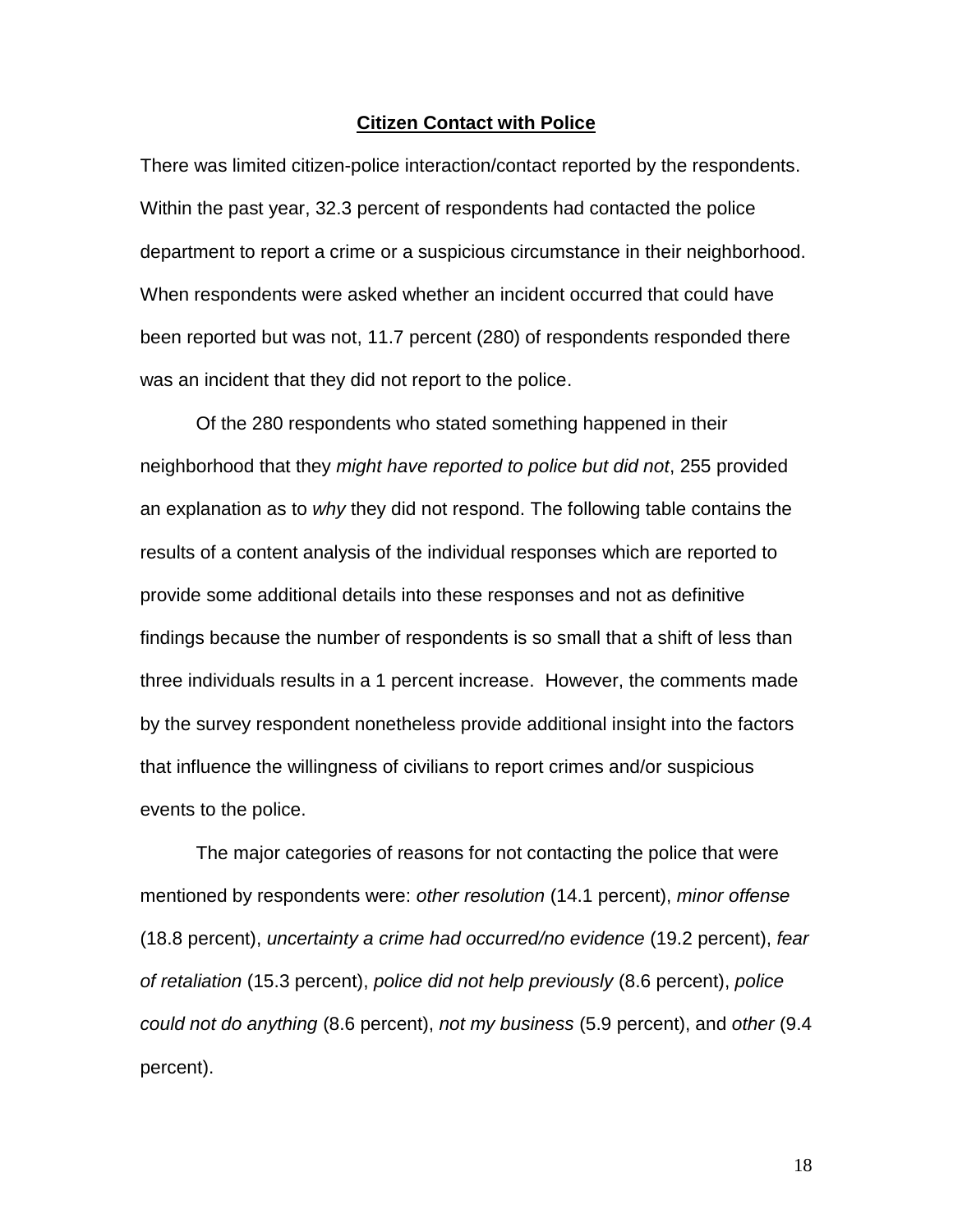Examples of respondent statements that reflected uncertainty a crime had occurred included: "2 windows broke but couldn't prove who did it," "Car broken into from a bar around the corner, did not see anyone," and "I did not have any proof." Individuals who made comments suggesting they did not report because the police would not or could not do anything were representative of the following: "We reported one time and nothing was ever done about it," or "When you call it takes them so long to respond that the trouble is over by the time they get there."

Those who commented that the offense was *too minor* made statements similar to the following: "Because it was a minor thing and I did not want to tie up the police," or "It was not very valuable," or "I thought it would be making a mountain out of a mole hill." Those who stated they did not respond because it was *not their business* were generally concerned with issues such as: "I didn't feel it was my place (to get involved)," "I believe the community should handle their own problems" or "Car break-ins but it wasn't my car." Lastly, some of the *other resolutions*: altercations that ended, "Because the little boy that did it, I just told his grandmother" or problems with children worked out between parents, or someone else had already called the police. These findings are consistent with prior research: cf. Langton, et al. (2012); Hart and Rennison (2003).

Individuals who reported they did not contact the police because they *could not* or *would not* do anything provided this explanation for not reporting in equal proportions (9 percent of the total for each of the explanations). Some of the comments included: "I felt uncertain that the police would be able to do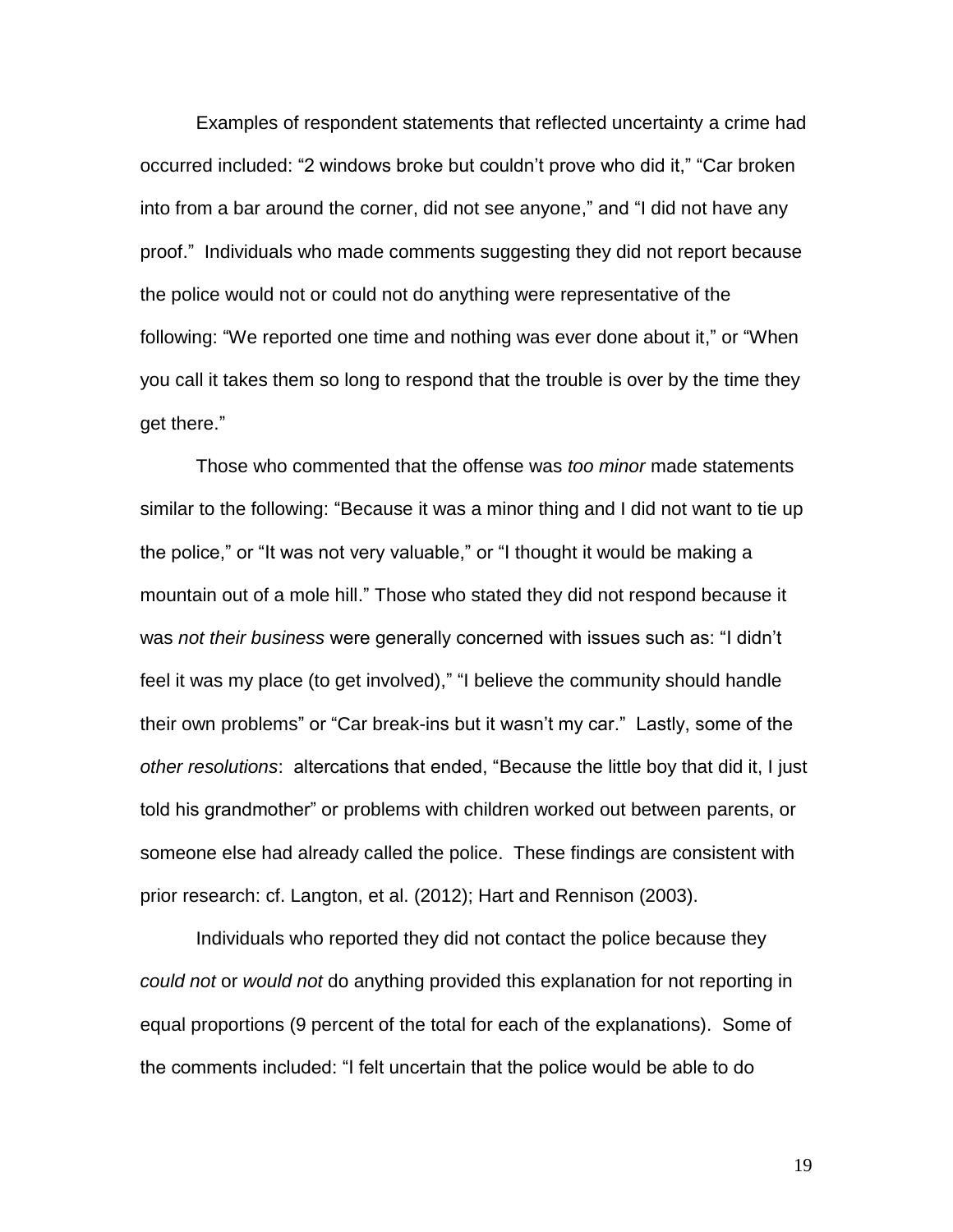anything about it", "Because I have reported in the past and no one ever came", and "Because it takes them (the police) too long to appear and when they get here, it is too late for them to do anything".

Interestingly, 19 percent thought *they did not have enough evidence* or *were uncertain a crime was being or had been committed.* Some of the comments made by respondents who reported this as their justification for not reporting included: "I couldn't get the license plate number from the car…drug deal", "I was not sure it was a crime, my window was broken but it could have been an accident", and "No evidence. My car was broken in to but I did not see who did it." Comments from those who reported *other* reasons for not reporting include: "Cannon being fired on the  $4<sup>th</sup>$  of July, if it happens again, I will call", "I don't remember the exact reasons", and "Because it was my own fault."

#### **Table 6**

| <b>Reason for Not Contacting Police</b> | Percentage  |
|-----------------------------------------|-------------|
| <b>Other Resolution</b>                 | 14.1 % (36) |
| <b>Minor Offense</b>                    | 18.8 (48)   |
| Uncertain A Crime Occurred/No Proof     | 19.2 (49)   |
| <b>Fear of Retaliation</b>              | 15.3 (39)   |
| <b>Police Did Not Help Previously</b>   | 8.6(22)     |
| <b>Police Could Not Do Anything</b>     | 8.6(22)     |
| <b>Not My Business</b>                  | 5.9(15)     |
| <b>Other</b>                            | 9.4(24)     |
| <b>TOTAL</b>                            | 100% (255)  |
|                                         |             |

#### **Reasons for Not Contacting Police**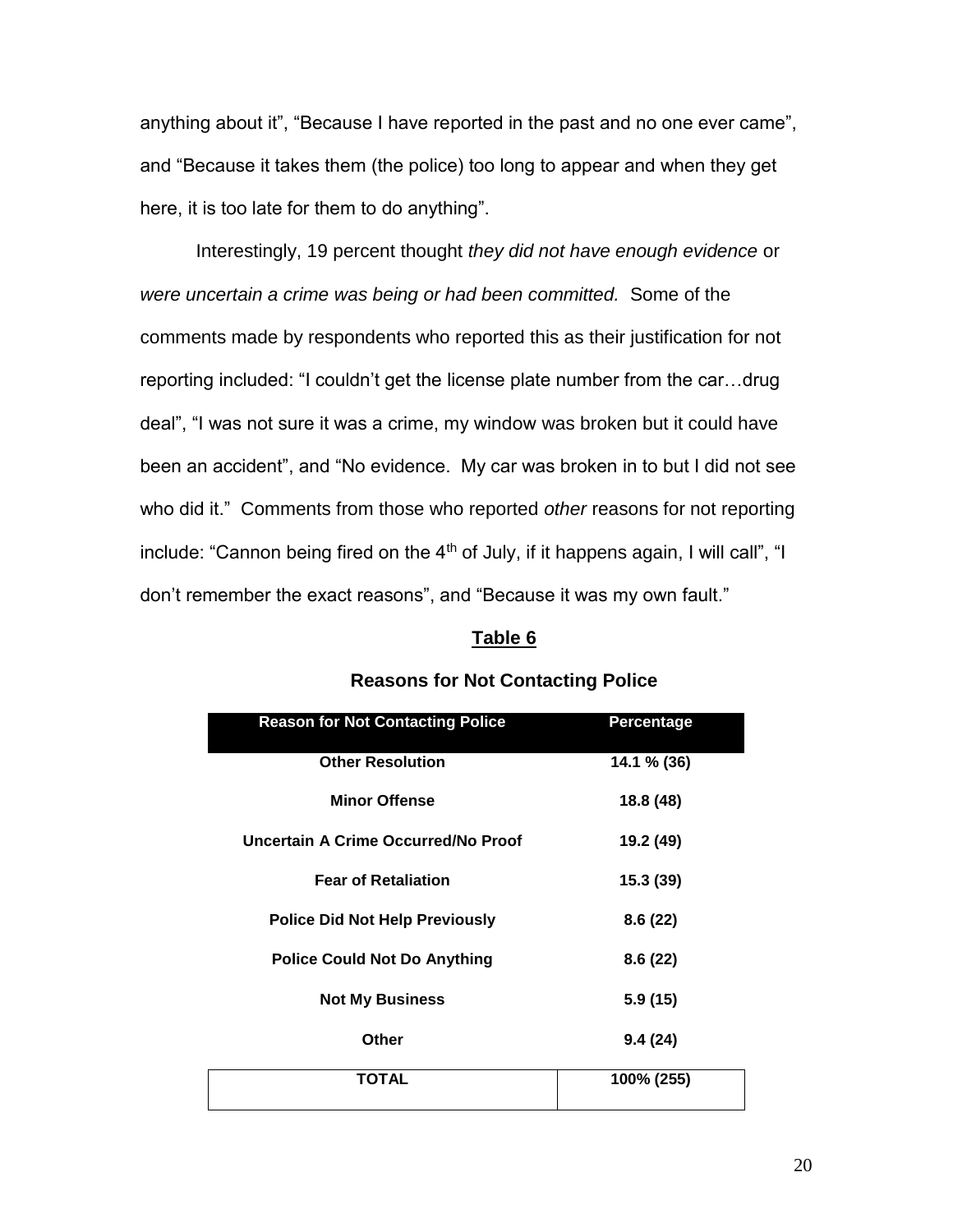#### **Attitudes Toward Police and Police Services in the Neighborhood**

Overall, the police and police services were generally well perceived in the community. As shown in Chart 6, a majority of respondents were either *very satisfied* (53.0 percent) or *somewhat satisfied* (36.4 percent) with police and police services. Only 3.0 percent of respondents reported being *very dissat*isfied with the quality of service provided by police.

# **Chart 6**



#### **Satisfaction with Police Services**

Additionally, police were rated as good community partners by a majority of the respondents. A majority of respondents (67.2 percent) believed the police were *very willing to work with local community leaders and community groups* another 29.9 percent believed the police were *somewhat willing* to do so. Only a small percentage of respondents (2.8 percent) believed the police were *not willing to work with community leaders and community groups.*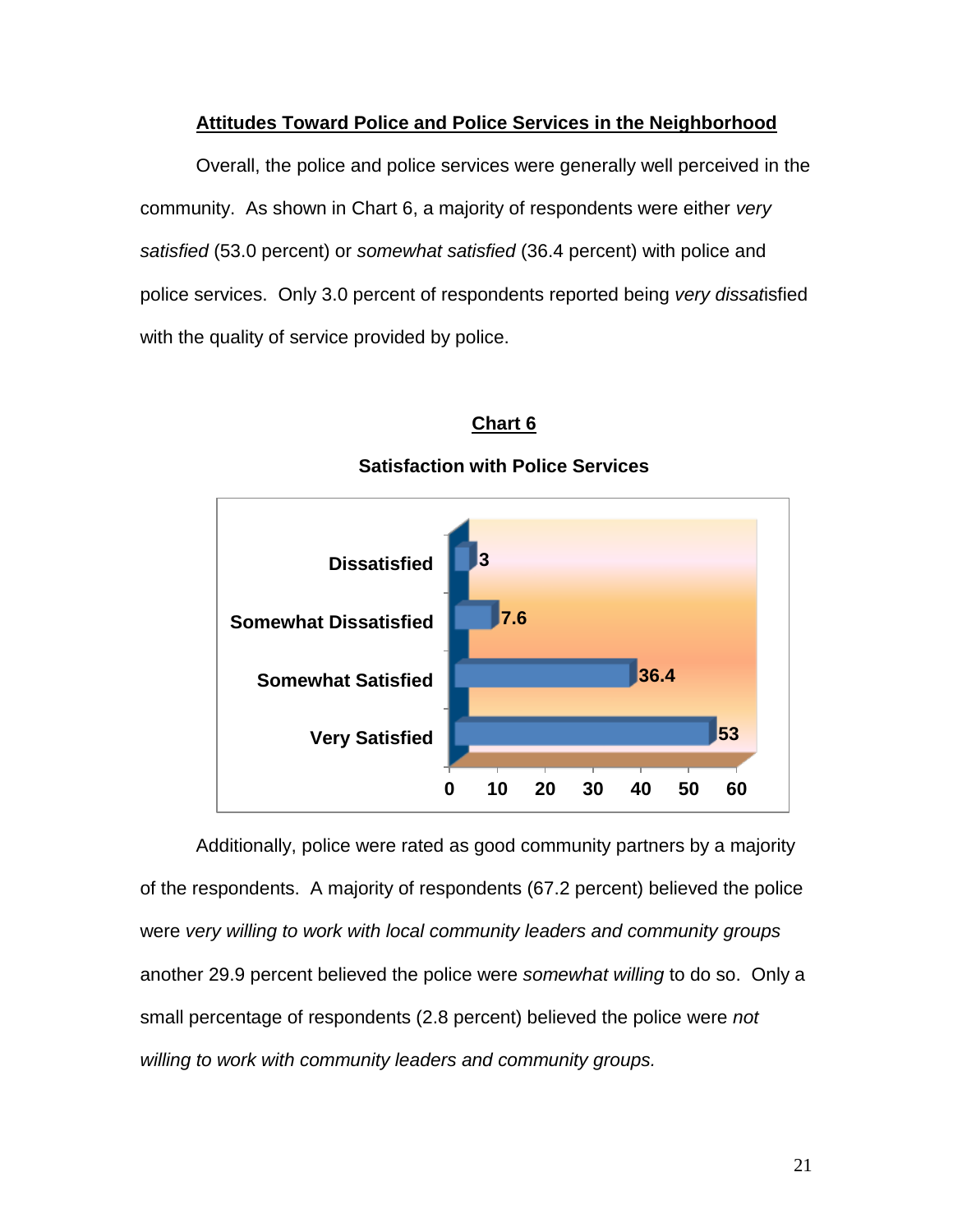#### **Table 7**

|                                 | <b>Verv Good/Good</b> | <b>Poor/Very Poor</b> |
|---------------------------------|-----------------------|-----------------------|
| <b>Crime Prevention</b>         | 88.9                  | 11.1                  |
| <b>Helping Victims of Crime</b> | 83.8                  | 16.2                  |
| Keeping Order on Streets        | 90.1                  | 9.9                   |
| <b>Helpful to Citizens</b>      | 95.4                  | 4.6                   |
| <b>Fair to Citizens</b>         | 95.5                  | 4.5                   |

#### **Respondent Perceptions of Quality of Specific Police Services**

As indicated in Table 7, citizens rated police very positively on all aspects of police services. The police were perceived as effectively performing their responsibilities (crime prevention and order maintenance) and did so in a manner considerate of the needs of the citizens. As indicated by citizen responses to the quality of service provided, police received very high ratings in terms of the quality (respectful, helpful, fair) of their interactions with citizens and were additionally viewed as being helpful to the victims of crime.

#### **Attitudes Toward Police Trust and Police Legitimacy**

Several questions in the survey addressed attitudes toward police that constitute a measure of public trust and public perception of factors that affect the legitimacy of police. Charts 6 through 10 contain the responses to these survey items. The questions specifically addressed: respect for cultural differences, transparency, respect for the dignity of others, trust of police motives, and belief the police use force only as a last resort.

As shown in Chart 6, the majority of respondents (56.4 percent), *always*, trust the motives of the Louisville Metro Police with an additional 37.0 percent, *sometimes* trusting the motives. Only 6.6 percent responded they did not trust the motives of the Louisville Metro Police Department.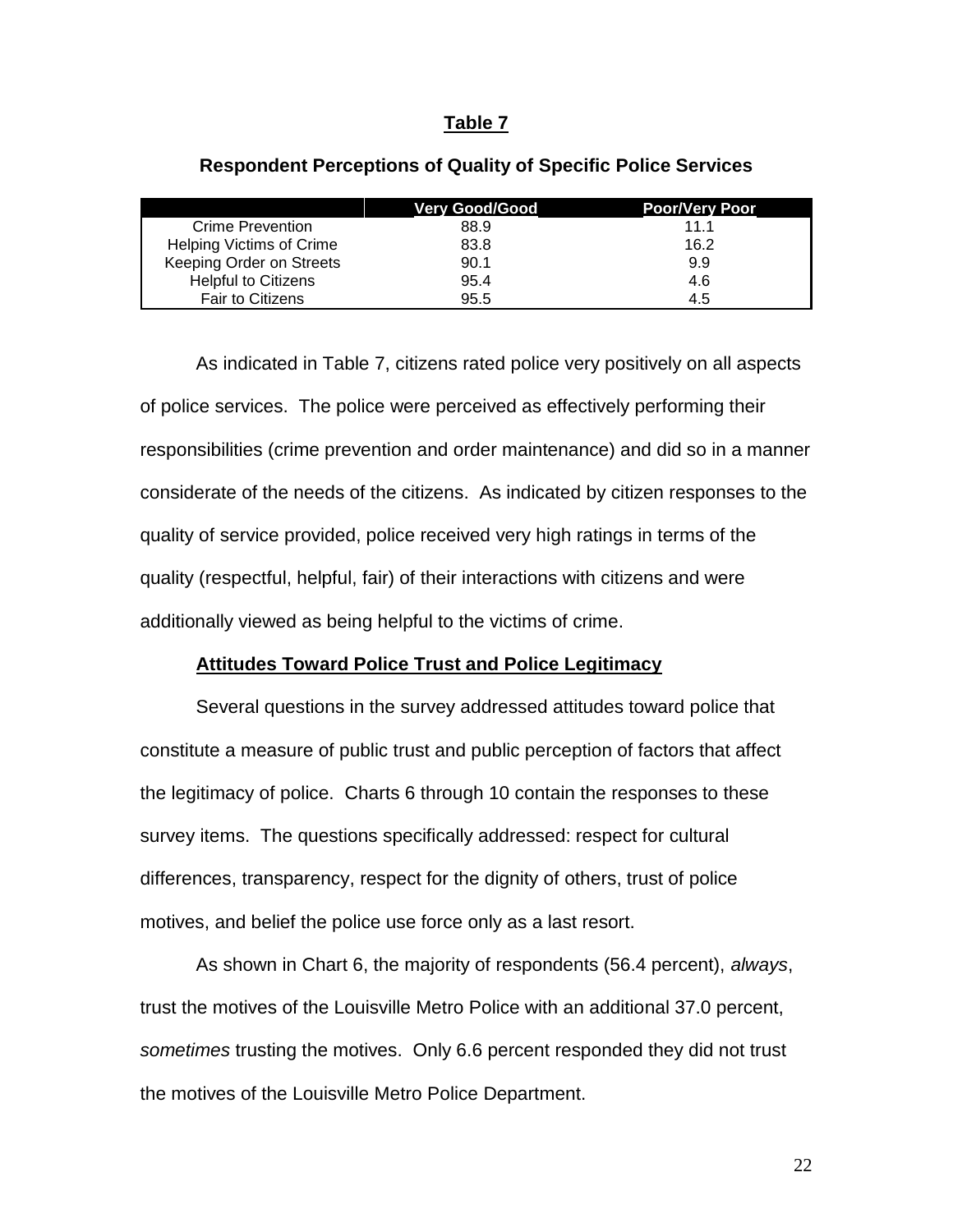# **Chart 6**

# **Perceptions of Police Motives**



# **Chart 7**

# **Perceptions of Respect for Dignity of Others**



As shown in Chart 7, the majority of respondents (46.0 percent), believed the Louisville Metro Police *always* showed respect for the dignity of others with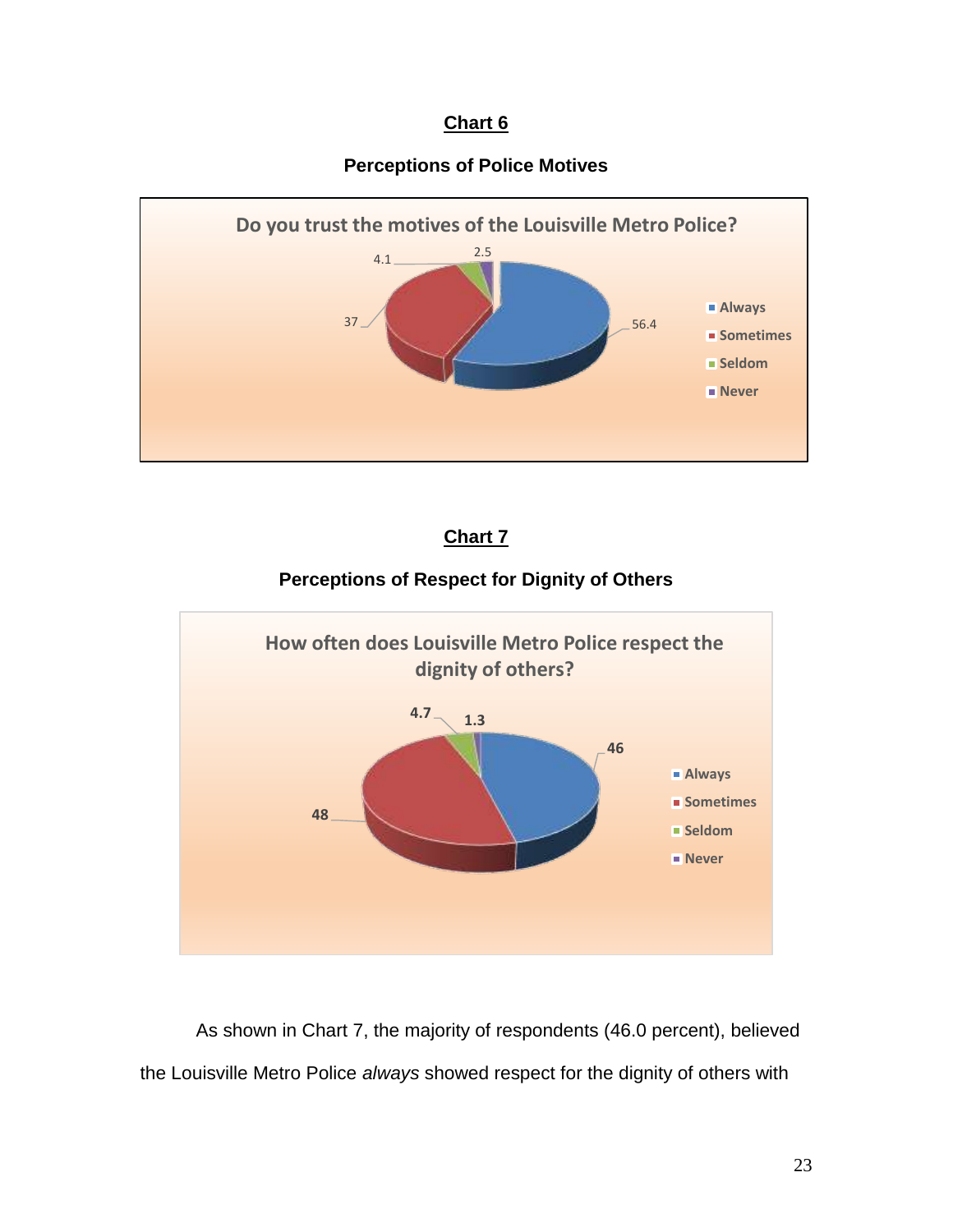an additional 48.0 percent who reported the police *sometimes* showed respect for the dignity of others.

# **Chart 8**



# **Perceptions of Respect for Cultural Differences**

As shown in Chart 8, a majority of respondents believed the Louisville Metro Police Department respects cultural differences at least sometimes, with 39.6 percent reporting *always* and 50.6 percent reporting *sometimes.* Fewer than 10 percent of the respondents reported they believed the police department did not (*seldom, never*) respect cultural differences.

As shown in Chart 9, a majority of respondents believed the Louisville Metro Police Department is transparent in communications with the public. A total of 32.1 percent reported they believed the police were *always* transparent in communications with the public and 52.2 percent reported the police were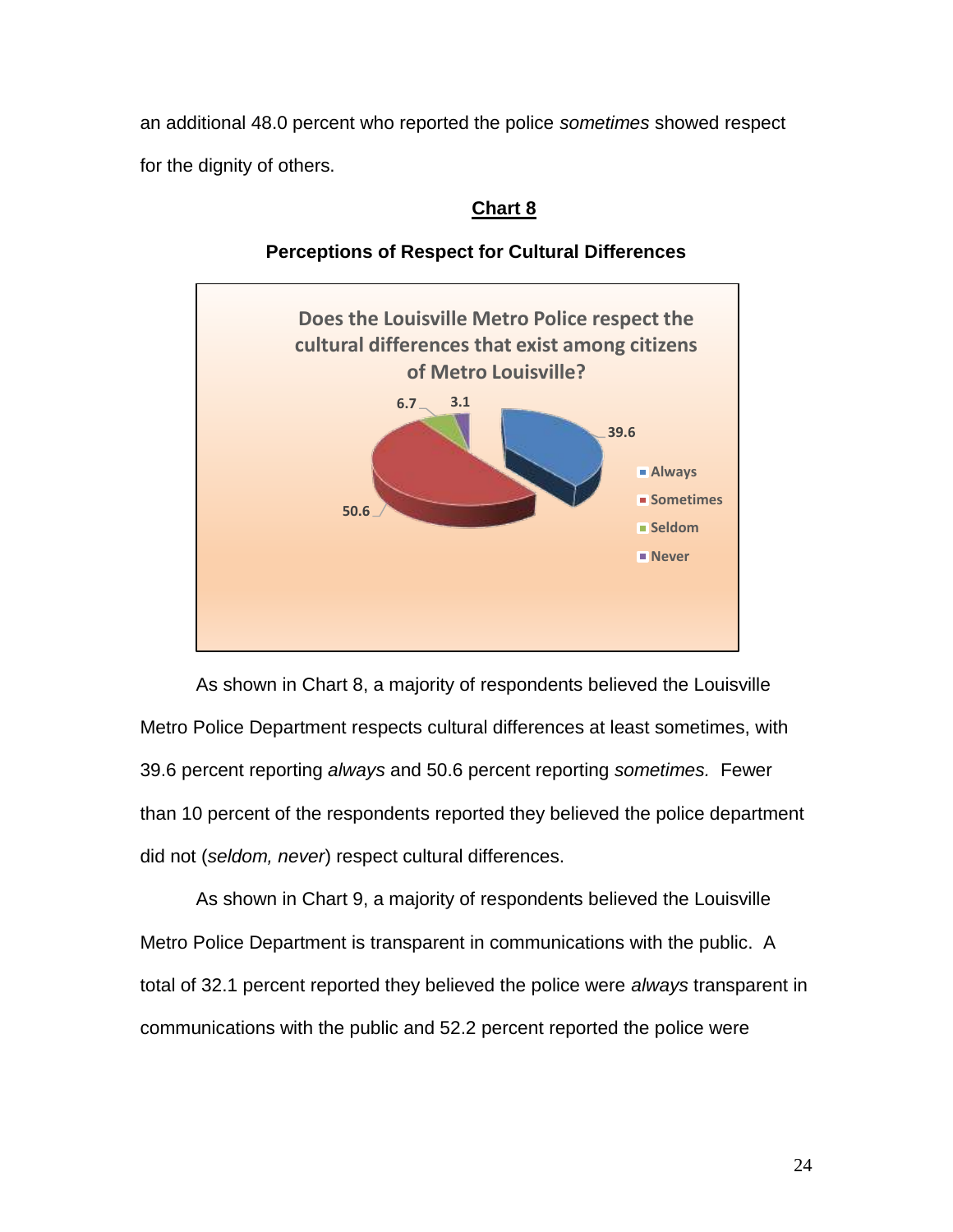*sometimes* transparent. Approximately 11 percent reported the department was *seldom* or *never* transparent.

# **Chart 9**



# **Perceptions of Transparency in Communication**



# **Perceptions of Use of Force**



Overall, the Louisville Metro Police Department is viewed as being transparent, respectful of the dignity of others, and respectful of cultural differences as well as having trustworthy motives and using all means possible prior to using force.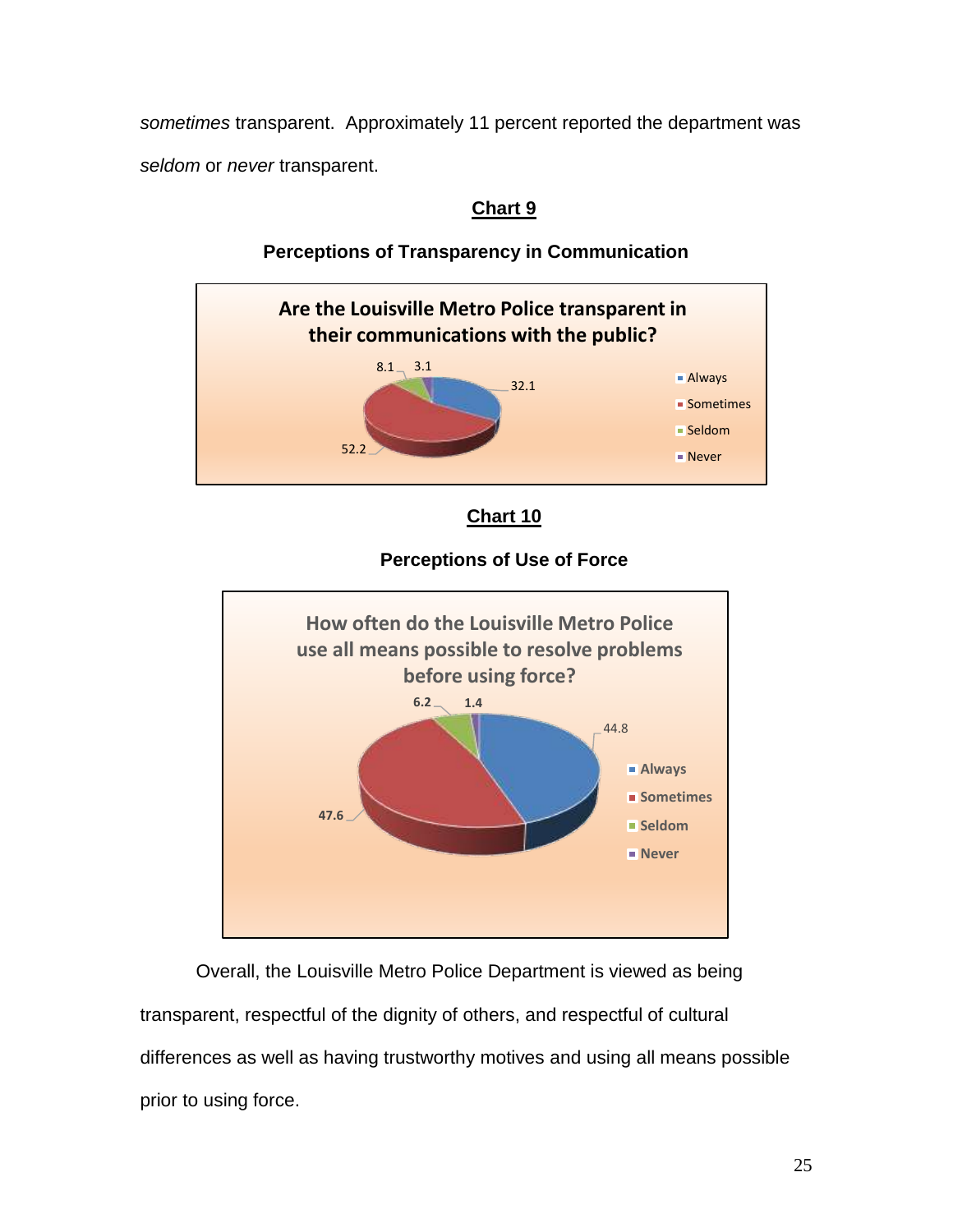# **Correlates of Satisfaction with Police and Police Services**

# Fear of Crime

Satisfaction with police services may be influenced by certain perceptions and experiences citizens have had with the police. For example, satisfaction with police services may vary with a citizen's fear of crime. Those individuals with high fear of crime may also be dissatisfied with police services and this may, in fact, aggravate the severity of their fear of crime. While most respondents reported low levels of fear of crime (41.5 percent felt very safe and 40.3 percent felt somewhat safe when being out alone at night in their neighborhood), satisfaction with police services among those with high and low fear of crime were compared to determine the extent of this relationship.

# **Table 8**

| Satisfaction with<br>Police and Police<br>Services | How Safe Do You Feel or Would You Feel<br><b>Being Out Alone at Night in Your</b><br><b>Neighborhood?</b> |               |  |
|----------------------------------------------------|-----------------------------------------------------------------------------------------------------------|---------------|--|
|                                                    | <b>Safe</b>                                                                                               | <b>Unsafe</b> |  |
| <b>Satisfied</b>                                   | 93.2% (1682)                                                                                              | 76.6% (422)   |  |
| <b>Dissatisfied</b>                                | 6.8(122)                                                                                                  | 23.4 (129)    |  |
| Total                                              | 100% (1804)                                                                                               | 100% (551)    |  |

# **Satisfaction with Police and Fear of Crime**

As seen in Table 8, fear of crime as measured by perceived safety in being out alone in their neighborhoods at night was statistically significant in relation to satisfaction with police services. Among those reporting they felt *very*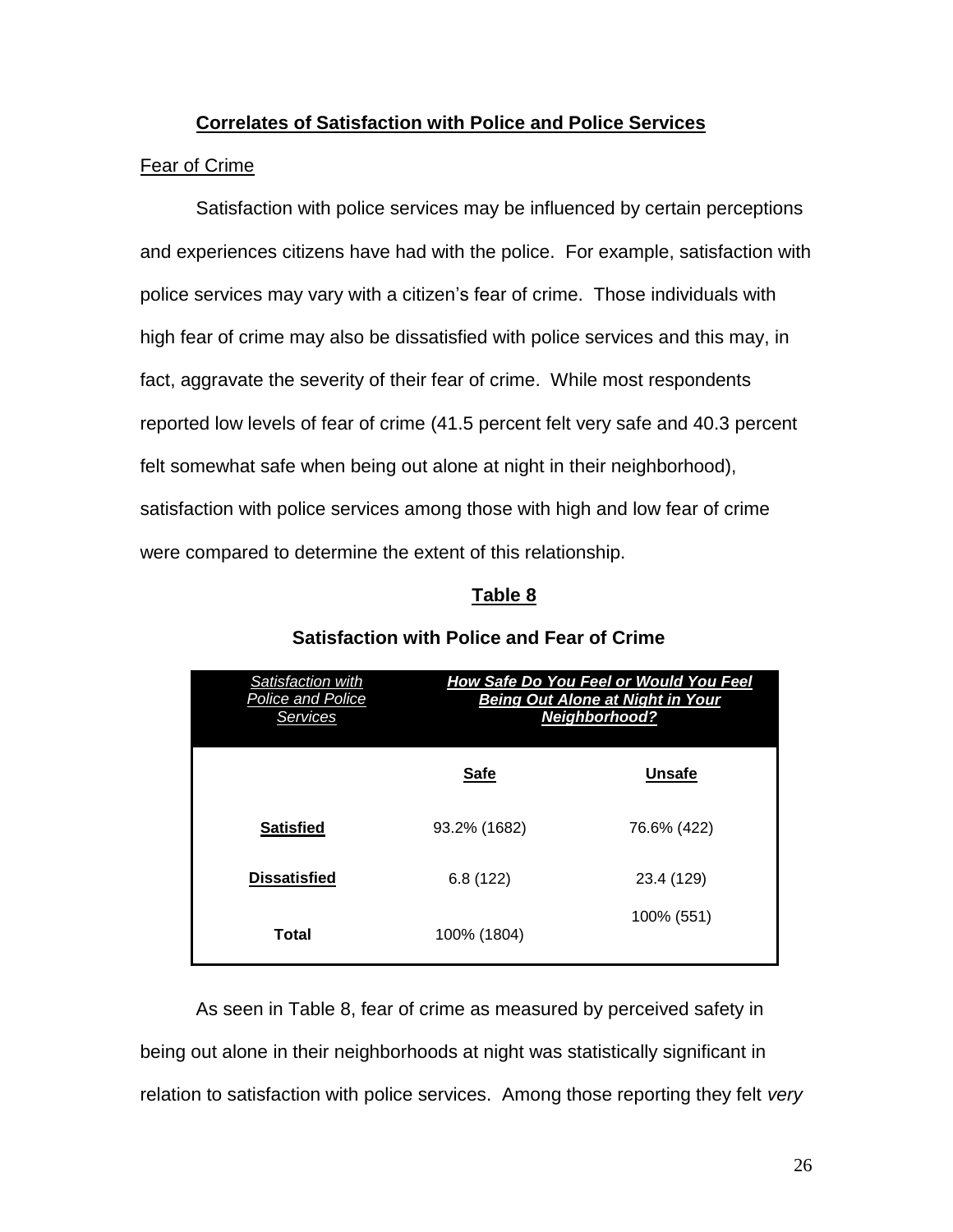*safe/saf*e, 93.2 percent reported *satisfaction* with the police services. Among those respondents reporting they felt *unsafe/very unsafe*, fewer, 76.6 percent reported being *satisfied* with police services. Additionally, those who felt *unsafe* in their neighborhoods were the most likely to report *dissatisfaction* with police services (23.4 percent).

#### **Table 9**

# **Satisfaction with Police and Fear of Home Being Broken Into**

| Satisfaction with<br>Police and Police<br>Services | How Worried Are You That Someone Will Break Into Your Home When<br>No One Is There? |                           |  |
|----------------------------------------------------|-------------------------------------------------------------------------------------|---------------------------|--|
|                                                    | <b>Very Worried</b>                                                                 | <b>Not Worried At All</b> |  |
| <b>Satisfied</b>                                   | 71.9% (240)                                                                         | 92.2% (1704)              |  |
| <b>Dissatisfied</b>                                | 28.1 (94)                                                                           | 7.8(145)                  |  |
| Total                                              | 100% (334)                                                                          | 100% (1849)               |  |
|                                                    |                                                                                     |                           |  |

When the other measures of fear of crime were used, a similar relationship between fear of crime and satisfaction with police services was found. For example, as depicted in Table 9, those respondents who reported *high fear their home would be broken into when no one was home* were more likely to report *dissatisfaction* (28.1 percent) with police than those who reported *low fear their home would be broken into* (7.8 percent). While it is not possible with the current data to determine causation, that is whether it is the fear that causes dissatisfaction or dissatisfaction that causes the fear, the two factors are clearly related.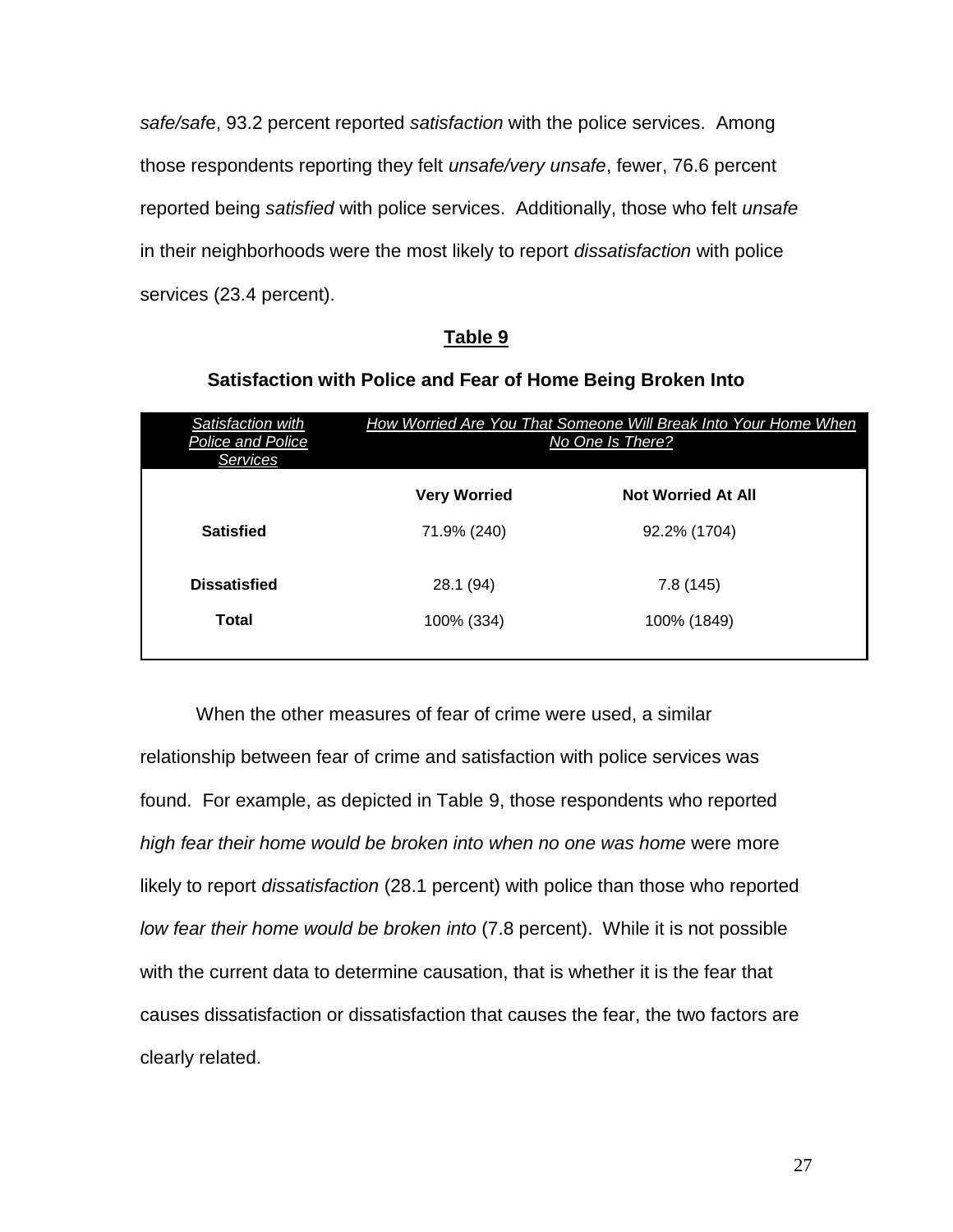#### **Citizen Contact with Police**

Respondents were asked whether they had contacted the police within the past year to report a crime or suspicious circumstance in their neighborhood. While a majority of respondents (72.1 percent) reported *no contact* with police over the past year, there was enough variation in contact with police to assess the relationship between contact with the police and satisfaction with police.As shown in Table 10, respondents who reported *no contact* with police were more likely to be *satisfied* with police and police services (92.7 percent) compared to those who reported *contact* with police (82.7 percent).

#### **Table 10**

#### **Satisfaction with Police and Citizens Had Contacted Police**

| <b>Satisfaction with Police</b><br>and Police Services | <b>Citizens Had Contacted Police</b> |                           |
|--------------------------------------------------------|--------------------------------------|---------------------------|
|                                                        | $Yes$                                | $\underline{\mathsf{No}}$ |
| <b>Satisfied</b>                                       | 82.7% (636)                          | 92.7% (1475)              |
| <b>Dissatisfied</b>                                    | 17.3 (133)                           | 7.3(117)                  |
| <b>Total</b>                                           | 100% (769)                           | 100% (1592)               |

While this might seem to be problematic, when considering the nature of most contact with police, it is very difficult for civilians to be completely "satisfied" with this contact. Citizens generally contact the police in stressful and "challenging" situations. For example, some contact with police is simply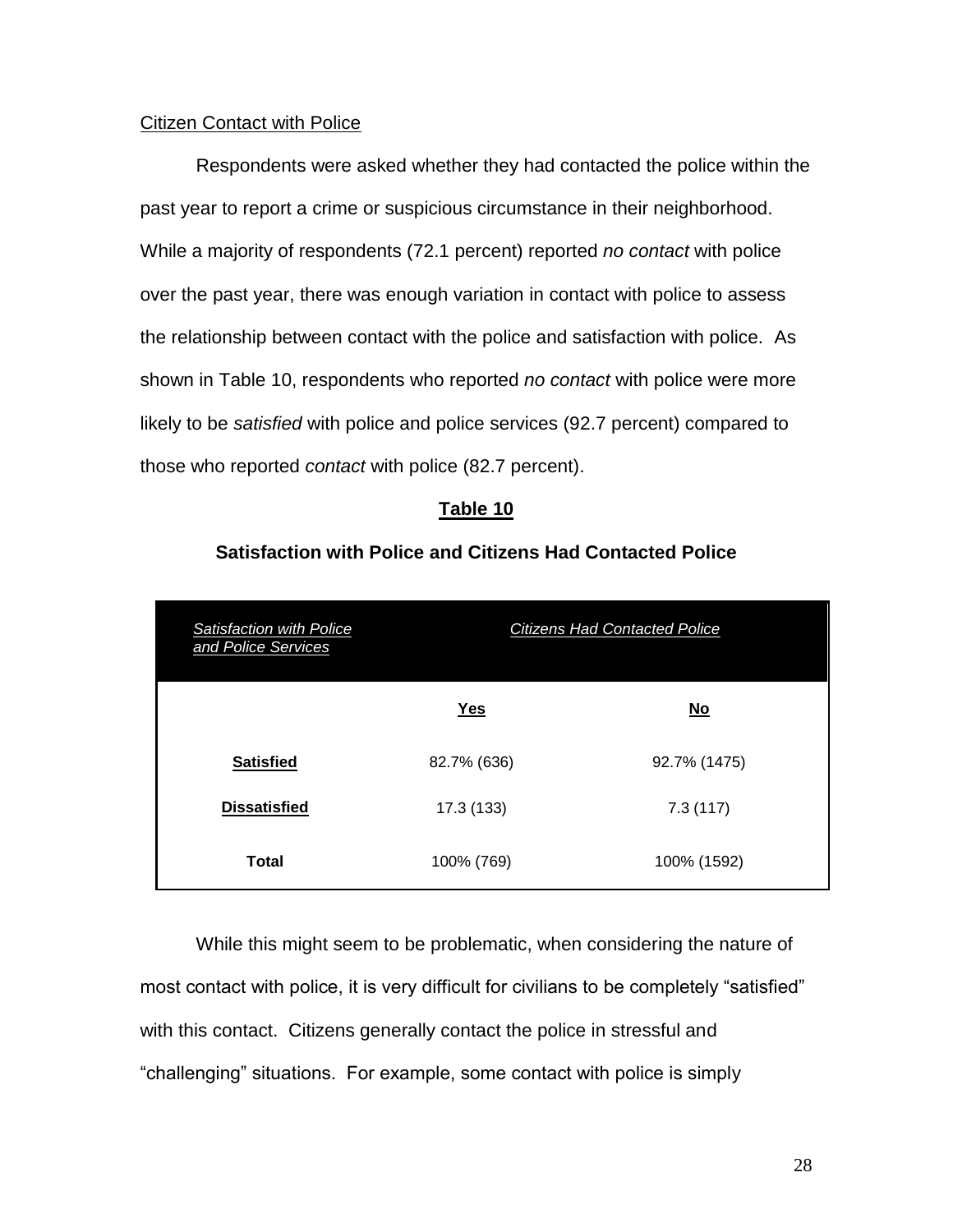unpleasant such as being stopped for speeding or arrested for a crime. Other types of contact may generate frustration such as when a call is made to report a crime and the police cannot respond immediately or when reported crimes are not immediately resolved or citizens are frustrated because police cannot make an arrest on suspicion. The nature of police/citizen encounters makes the contact an interaction that it is more likely to result in frustration more often than complete satisfaction on the part of the "consumer." Similarly, it is very difficult for individuals in these instances, to generalize past their own personal experiences and rate the police in an objective manner.

#### Demographic Correlates

Satisfaction with police services may vary with individual demographic characteristics such as age, ethnicity, social class and sex. The relationship between some limited demographic characteristics of the respondents and satisfaction with police services was assessed.

#### **Table 11**

| Satisfaction with<br><b>Police and Police</b><br>Services |             | <b>Sex</b>    |
|-----------------------------------------------------------|-------------|---------------|
|                                                           | <b>Male</b> | <b>Female</b> |
| <b>Satisfied</b>                                          | 86.5% (552) | 90.4% (1561)  |
| <b>Dissatisfied</b>                                       | 13.5 (86)   | 9.6(165)      |
| <b>Total</b>                                              | 100% (638)  | 100% (1726)   |

#### **Satisfaction with Police by Sex of Respondent**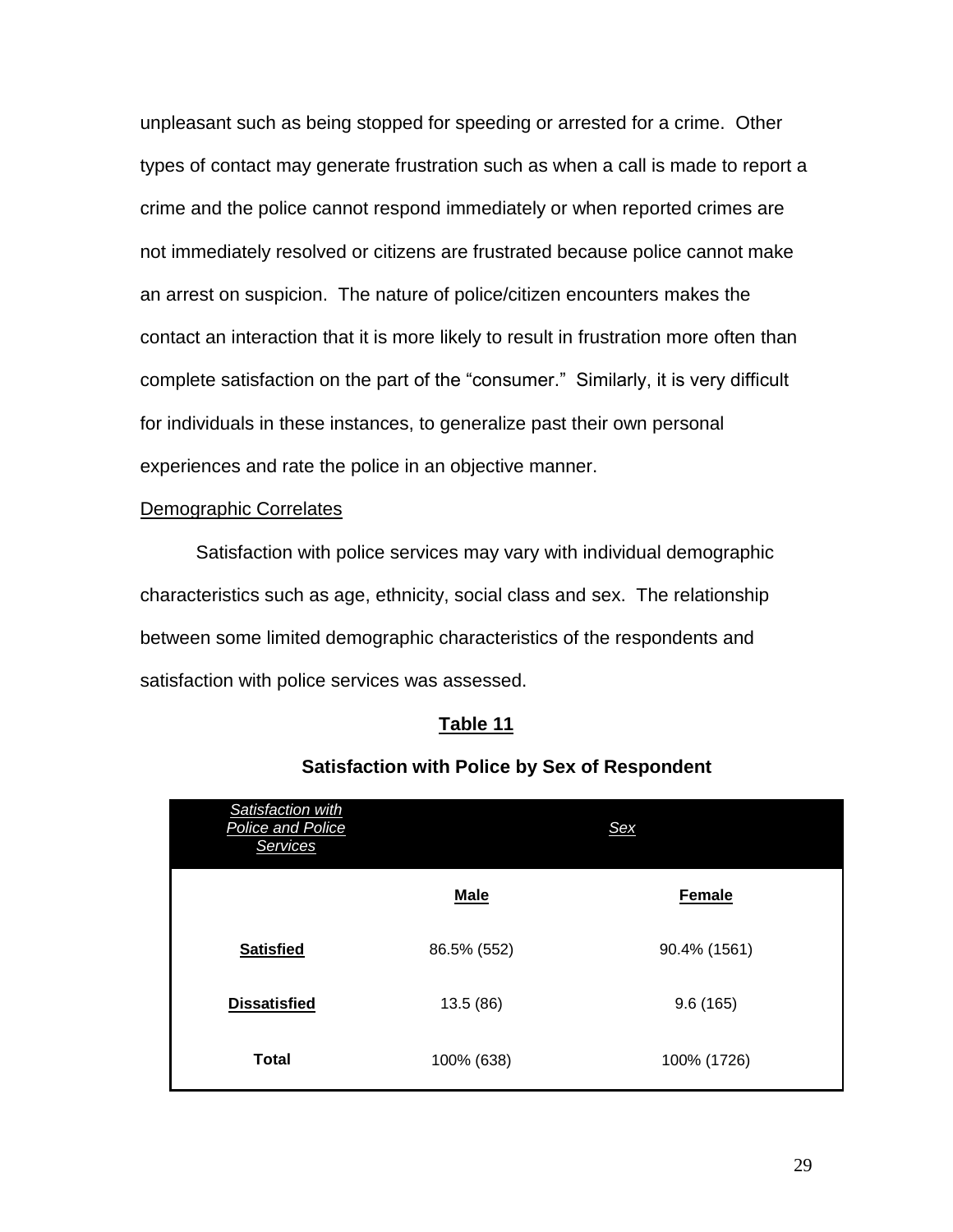Sex: The relationship between sex of the respondent and satisfaction with police services was not statistically significant. As shown in Table 11, males (86.5 percent) were less likely than females (90.4 percent) to report satisfaction with police services. The majority of all male and all female respondents reported overwhelmingly that they were satisfied with police services.

Race/Ethnicity: Table 12 indicates how individuals from various ethnic groups<sup>1</sup> rated police and police services. Overall, within both the Caucasian and African American respondent groups, a majority indicated they were satisfied with police and police services. The proportion of respondents who reported satisfaction with the police was slightly higher among Caucasian respondents (92.2 percent) than African American respondents (81.3 percent). This relationship was statistically significant.

#### **Table 12**

| Satisfaction with Police and<br><b>Police Services</b> | Race/Ethnicity          |              |
|--------------------------------------------------------|-------------------------|--------------|
|                                                        | <b>African American</b> | Caucasian    |
| <b>Satisfied</b>                                       | 81.3% (403)             | 92.2% (1609) |
| <b>Dissatisfied</b>                                    | 18.8 (496)              | 7.8 (137)    |
| Total                                                  | 100% (899)              | 100% (1746)  |

#### **Satisfaction with Police Services by Race/Ethnicity**

 $\overline{a}$ 

<sup>1</sup> Due to the fact that Hispanics (1.0 percent) and Asians (.5 percent) each represented less than 2% of the sample it was not possible to include respondents from these ethnic groups in this comparison.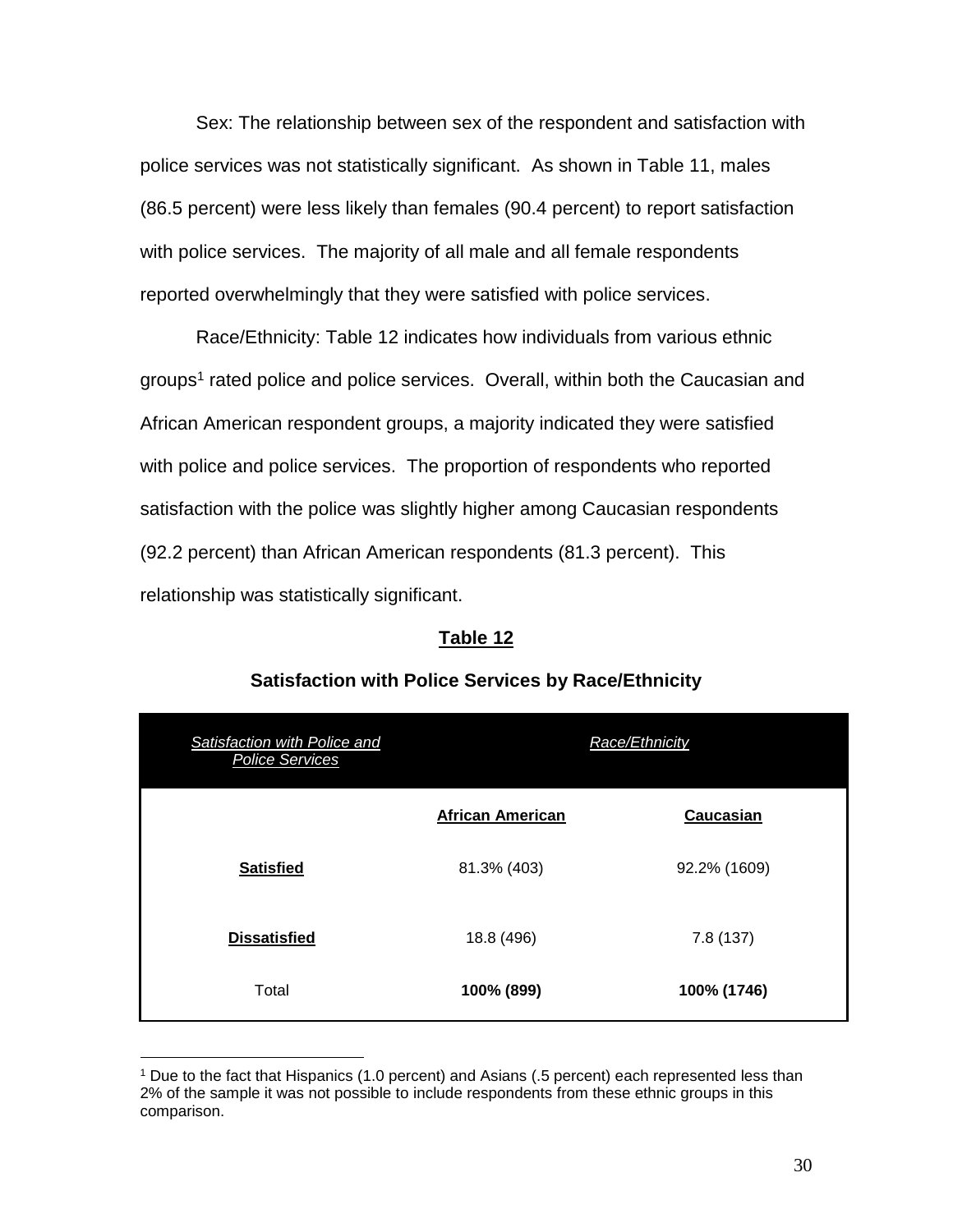Income: Respondents were asked whether their 2016 annual household income fell within a series of income categories ranging from "No more than \$5000" to "\$80000 or more". The median household income category reported by respondents to this survey was "\$40001 to \$50000". Respondent satisfaction with police services for individuals within the various household income categories was assessed. The results of this analysis are contained in Table 13. There were no significant differences between the income categories in terms of the respondents' satisfaction with police services.

#### **Table 13**

#### **Satisfaction with Police Services by Household Income of Respondent**

| Satisfaction with<br>Police and Police<br><b>Services</b> | Household Income |                    |                       |             |
|-----------------------------------------------------------|------------------|--------------------|-----------------------|-------------|
|                                                           | To \$20000       | \$20001 to \$40000 | \$40001 to<br>\$60000 | $$60001 +$  |
| <b>Satisfied</b>                                          | 86.6% (331)      | 86.5% (531)        | 89.5% (350)           | 92.9% (538) |
| <b>Not Satisfied</b>                                      | 13.4 (382)       | 13.5(83)           | 10.5(41)              | 7.1(41)     |
| <b>Total</b>                                              | 100% (382))      | 100% (614)         | 100% (391)            | 100% (579)  |

# **Table 14**

#### **Satisfaction with Police and Police Services by Age of Respondent**

| <b>Respondent's Age</b> | <b>Satisfied</b> | <b>Dissatisfied</b> | Total      |
|-------------------------|------------------|---------------------|------------|
| $18 - 25$               | 89.0% (65)       | $11.0\%$ (8)        | 100% (73)  |
| $26 - 30$               | 88.7 (125)       | 11.3(16)            | 100% (141) |
| $31 - 40$               | 88.7 (423)       | 11.3(54)            | 100% (477) |
| 41-50                   | 88.7 (339)       | 11.3(43)            | 100% (382) |
| 51-60                   | 89.0 (373)       | 11.0(46)            | 100% (419) |
| Over <sub>60</sub>      | 90.7 (762)       | 11.0(46)            | 100% (840) |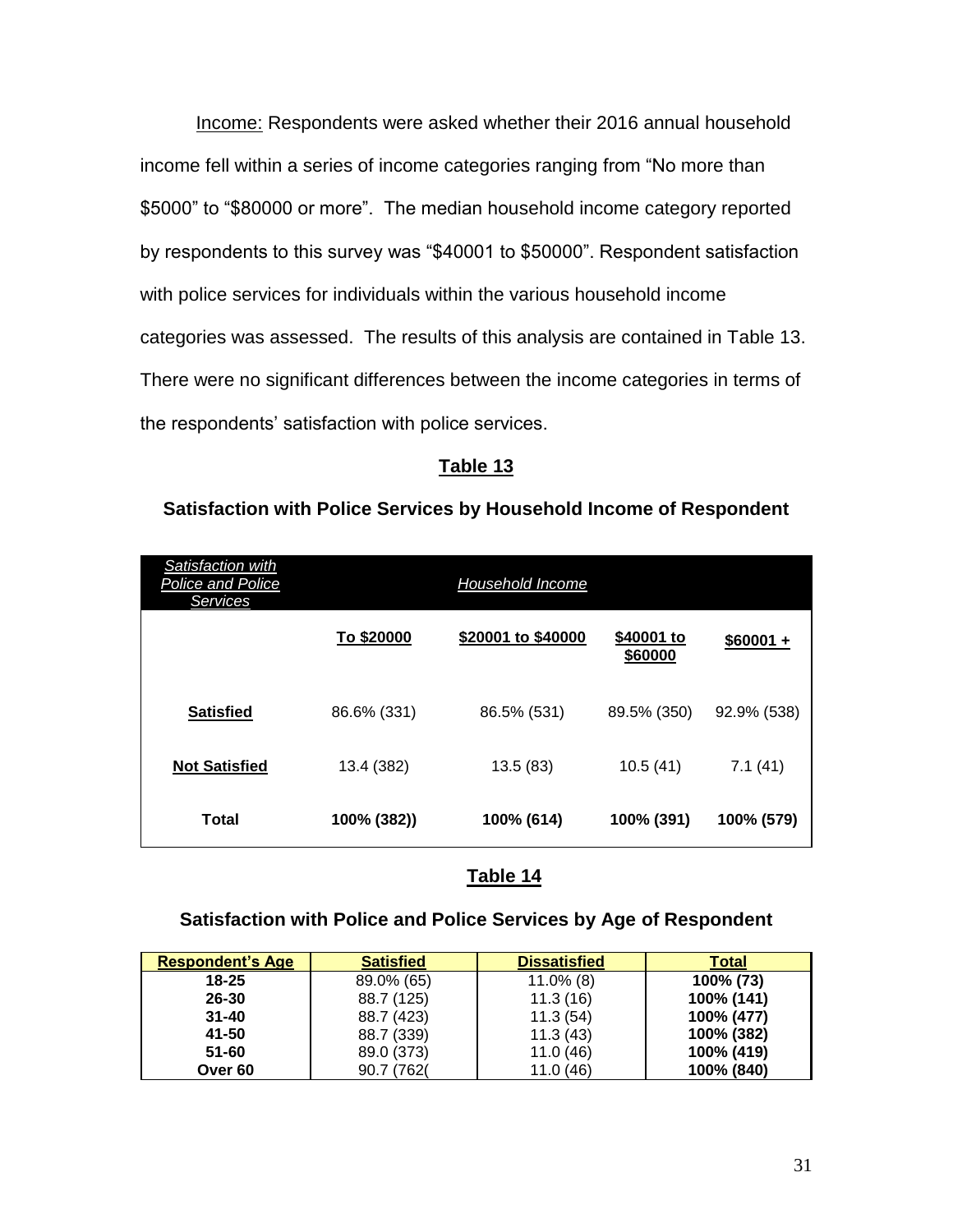Age**:** As shown in Table 14, a majority of individuals within all age categories reported satisfaction with the police in almost equal proportions. Age was not found to be related to satisfaction with police services.

Education: No relationship was found between the educational attainment of the respondent and satisfaction with police services.

Residential Ownership**:** Respondents were asked whether or not they owned their residence. Ownership included those still paying mortgages and applied to houses as well as condominiums. While both residence owners (90.14percent) and those who rented their residences (85.8 percent) were, in the majority, satisfied with police services; individuals who reported owning their own residences were more likely to be satisfied than those who rented their residences. This difference was statistically significant.

# **Table 15**

| <b>METHOD</b>                           | <b>Preferred</b> | Not Preferred |
|-----------------------------------------|------------------|---------------|
| <b>Community Fairs</b>                  | 58.0%            | 23.2%         |
| <b>Neighborhood Meetings</b>            | 57.7             | 22.3          |
| <b>Individual Face-to-Face Meetings</b> | 52.9             | 28.2          |
| <b>Mailings</b>                         | 51.8             | 31.1          |
| <b>LMPD Web Page</b>                    | 46.3             | 36.3          |
| <b>Mobile Apps</b>                      | 39.3             | 46.5          |
| <b>Facebook</b>                         | 36.6             | 51.0          |

#### **Preferred Method of Communication with Louisville Metro Police Department**

One of the "pillars" of the 21<sup>st</sup> Century Policing Initiative is "Technology and Social Media" as tools to help build trust and legitimacy for police. A series of items were incorporated into the 2016 survey which asking respondents to identify their preferred method of receiving information from and/or about the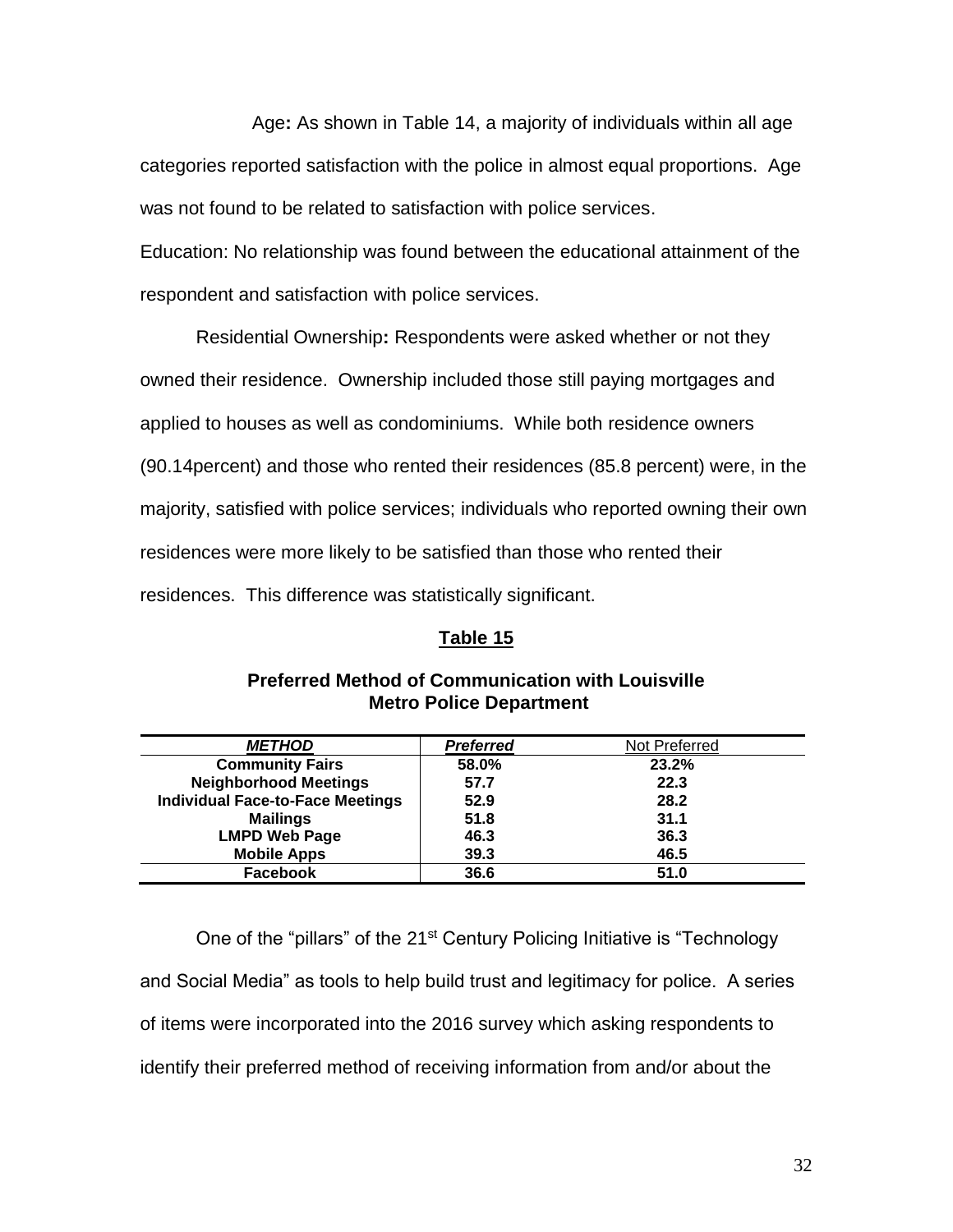Louisville Metro Police Department. Table 15 contains the percentages of respondents who identified the method of communication as *preferred*.

As noted in the table, the forms of communication which the greatest percentage of respondents rated as *preferred*, were Community Fairs (58 percent) and Neighborhood Meetings (57.7 percent). These were followed in rank order by Individual Face-to-Face Meetings, Mailings, LMPD Web Page, Mobile Apps and Facebook.

These responses to the preferred method of communication with the Louisville Metro Police Department may be a consequence, in part, of the age distribution of the respondents. However, it may also be that some greater specificity of the "type" of communication would garner more useful responses.

#### **DIVISION FINDINGS**

The total number of respondents to this survey was purposely increased in 2014 to provide for findings by division. Each division had approximately 300 respondents. Therefore, the margin of error for these findings is approximately +/- 5 percent.

#### **Perception of Neighborhood**

As shown in Table 16, a significant majority of respondents in each division reported that their neighborhoods had improved or were about the same compared to last year. Divisions 1, 4, 5 and 6 had the greatest portion of respondents who reported their neighborhood had *improved* over the last year.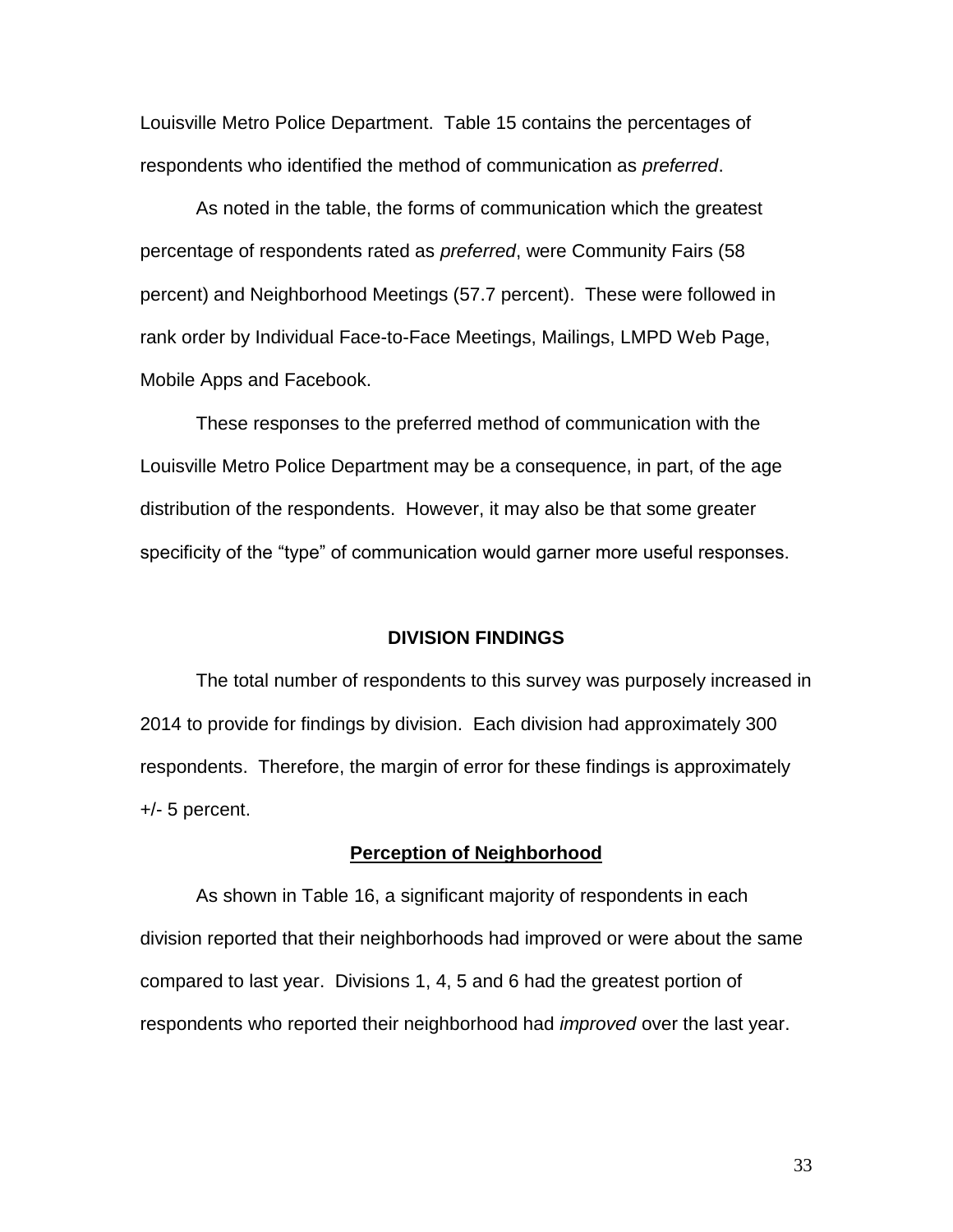Divisions 1, 2, 3 and 4 had the greatest portion of respondents reporting their

neighborhoods had *gotten worse* over the past year.

# **Table 16**

# **Perception of Neighborhood by Division**

# **"***In the past year has your neighborhood become a better, worse or about the same place to live?"*

|                                      |           | <b>DIVISION</b> |      |      |      |      |      |                  |  |  |
|--------------------------------------|-----------|-----------------|------|------|------|------|------|------------------|--|--|
| <b>Perception of</b><br>Neighborhood | <i>AT</i> | 27              | 3    | 4    | 5    | 6    | 7    | $\boldsymbol{8}$ |  |  |
| <b>Improved</b>                      | 9.8%      | 5.3%            | 4.3% | 7.7% | 8.3% | 7.7% | 4.0% | 6.0%             |  |  |
| <b>About the Same</b>                | 55.4      | 62.1            | 60.9 | 55.5 | 71.1 | 69.7 | 81.3 | 83.0             |  |  |
| <b>Gotten Worse</b>                  | 34.8      | 32.6            | 34.8 | 36.8 | 20.6 | 22.6 | 14.7 | 11.0             |  |  |
| <b>TOTAL</b>                         | 100%      | 100%            | 100% | 100% | 100% | 100% | 100% | 100%             |  |  |

# **Table 17**

# **Perception of Neighborhood Crime by Division**

# **"***In the past year has the amount of crime in your neighborhood increased, decreased or remained the same***?"**

**DIVISION**

| <u>DIVIUIVI</u>        |         |         |         |                                                 |         |      |         |      |  |  |  |
|------------------------|---------|---------|---------|-------------------------------------------------|---------|------|---------|------|--|--|--|
| <b>Amount of Crime</b> |         | -2.     | 3       | 4                                               | יכי     | Б.   |         |      |  |  |  |
| <b>Increased</b>       |         |         |         | 39.2% 38.6% 41.4% 44.8% 33.7% 33.2% 24.8% 22.6% |         |      |         |      |  |  |  |
| <b>About the Same</b>  | 53.6    | 54.3    | 53.3    | 48.3                                            | 60.9    | 57.4 | 69.4    | 72 4 |  |  |  |
| <b>Decreased</b>       | 72      | 72      | 53      | 6.9                                             | 54      | 9.3  | 5.8     | 51   |  |  |  |
| <b>TOTAL</b>           | $100\%$ | $100\%$ | $100\%$ | 100%                                            | $100\%$ | 100% | $100\%$ | 100% |  |  |  |

As shown in Table 17, a majority of respondents in each division reported that crime in their neighborhood had *decreased* or was *about the same* as last year. However, if respondents reported a change in crime in their neighborhood, across all divisions, respondents were more likely to report crime had *increased*  rather than *decreased.* The 1<sup>st</sup>, 2<sup>nd</sup>, 3<sup>rd</sup>, and 4<sup>th</sup> Divisions had the greatest percentage of respondents reporting crime had *increased* in their neighborhoods.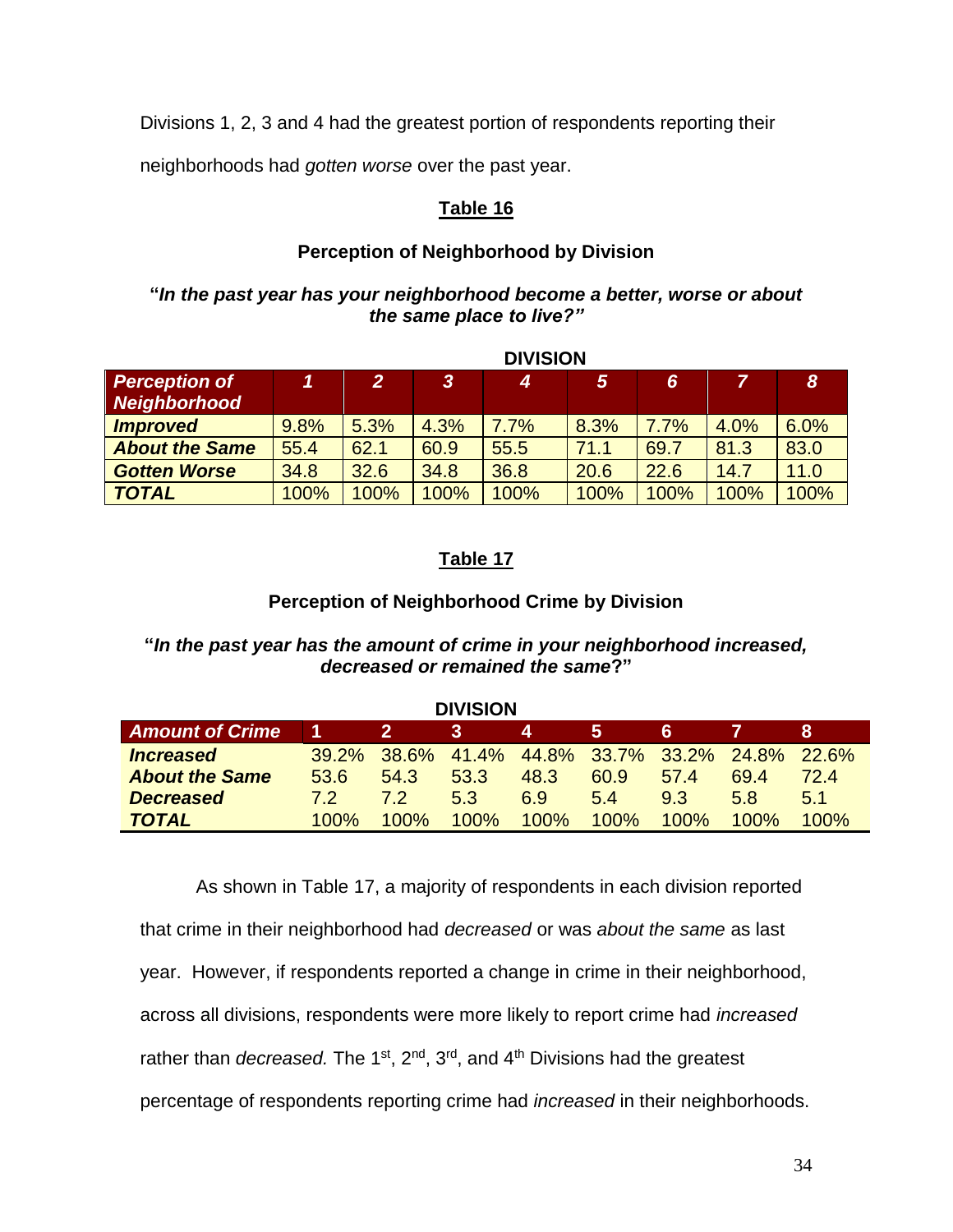The 1<sup>st</sup>, 2<sup>nd</sup>, 4<sup>th</sup> and 6<sup>th</sup> Divisions had the greatest percentage of respondents reporting crime had *decreased*. Divisions 7 and 8 had the greatest percentage of respondents who reported *no change* in their neighborhood crime rate with Division 4 reflecting the greatest percentage of respondents who reported some type of change in the amount of neighborhood crime.

# **Table 18**

# **Perception of Neighborhood Safety by Division**

# **"***How safe do you or would you feel being out alone at night in your neighborhood?"*

| --------                  |      |                      |      |       |       |       |                       |      |  |  |  |
|---------------------------|------|----------------------|------|-------|-------|-------|-----------------------|------|--|--|--|
| <b>Safe Walking Alone</b> |      |                      |      |       | 5     | 6     |                       |      |  |  |  |
| <b>Very Safe/Safe</b>     |      | $59.1\%$ 66.4% 73.8% |      | 67.6% | 88.4% | 76.3% | $\vert$ 87.7%   93.3% |      |  |  |  |
| <b>Unsafe/Very Unsafe</b> | 40.9 | 33.6                 | 26.2 | 32.4  | 11.6  | 23.7  | 12.3                  | 6.7  |  |  |  |
| <b>TOTAL</b>              | 100% | 100%                 | 100% | 100%  | 100%  | 100%  | 100%                  | 100% |  |  |  |

#### **DIVISION**

As noted in Table 18, in each division, a majority of respondents reported

they felt or would feel safe walking alone at night in their neighborhoods.

Divisions 5, 7 and 8 had the greatest percentage of respondents reporting they

felt *very safe or safe* walking alone at night in their neighborhoods.

# **Table 19**

# **Perception of Neighborhood Safety by Division**

**"***How worried are you that someone will break into your home when no one is there?"*

| <b>DIVISION</b>         |      |             |              |      |             |          |         |         |  |  |
|-------------------------|------|-------------|--------------|------|-------------|----------|---------|---------|--|--|
| <b>Worried Break-In</b> |      | 2           |              |      | 5           | 6        |         | 8       |  |  |
| <b>Worried</b>          |      | 20.7% 21.0% | <b>22.6%</b> |      | 20.1% 10.6% | $12.1\%$ | 11.7%   | $4.2\%$ |  |  |
| <b>Not Worried</b>      | 79.3 | 79.O        | 77.4         | 79.9 | 89.4        | 879      | 88.3    | 95.8    |  |  |
| <b>TOTAL</b>            | 100% | $100\%$     | 100%         | 100% | $100\%$     | 100%     | $100\%$ | 100%    |  |  |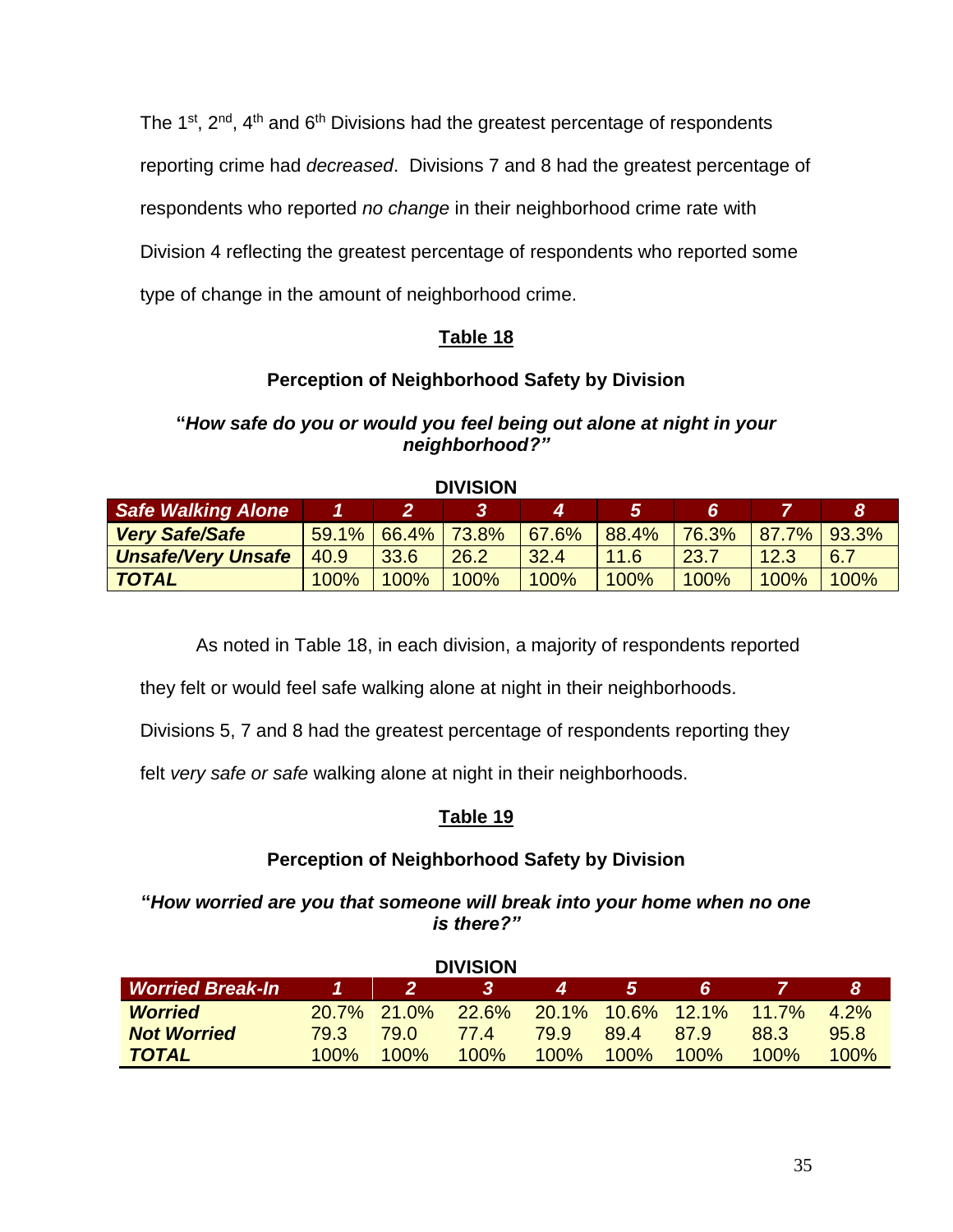As found in the earlier section addressing fear of crime within Metro Louisville, respondents had generally low levels of fear of crime as measured by their *worry that someone would break in to their home* and *fear of going out at night alone in their neighborhood.* As shown in Table 19, significant majority of respondents in each division are *not worried* or *not worried at all* about a home break-in. Divisions 5, 7, and 8 had the lowest percentage of respondents worried about home break-ins as well as the lowest percentage of respondents afraid to go out alone in their neighborhoods at night.

#### **Table 20**

#### **Perception of Neighborhood Safety by Division**

| <b>DIVISION</b>             |          |       |              |                        |      |                |      |      |  |  |  |
|-----------------------------|----------|-------|--------------|------------------------|------|----------------|------|------|--|--|--|
| <b>Avoid Out Alone at</b>   |          |       | $\mathbf{3}$ | 4                      | 5    | $\overline{6}$ |      | 8    |  |  |  |
| <b>Night</b>                |          |       |              |                        |      |                |      |      |  |  |  |
| <b>Always/Almost Always</b> | $26.0\%$ | 23.6% |              | $18.4\%$ 21.1% $8.1\%$ |      | 15.4%          | 8.1% | 2.9% |  |  |  |
| <b>Never/Almost Never</b>   | 74.0     | 76.4  | 81.6         | 78.9                   | 91.9 | 84.6           | 91.9 | 97.1 |  |  |  |
| <b>TOTAL</b>                | 100%     | 100%  | 100%         | 100%                   | 100% | 100%           | 100% | 100% |  |  |  |

**"***How often do you avoid going out alone at night in your neighborhood?"*

As shown in Table 20, a majority of respondents within each division reported they *never/almost never* avoided going out at night alone in their neighborhood. The 5<sup>th</sup> 7<sup>th</sup> and 8<sup>th</sup> Divisions had the greatest percentage of respondents reporting they *never/almost never* avoided going out at night alone in their neighborhood. The 1<sup>st</sup> and  $2<sup>nd</sup>$  Divisions had the highest percentage of respondents reporting they *always/almost always* avoided going out alone at night in their neighborhoods.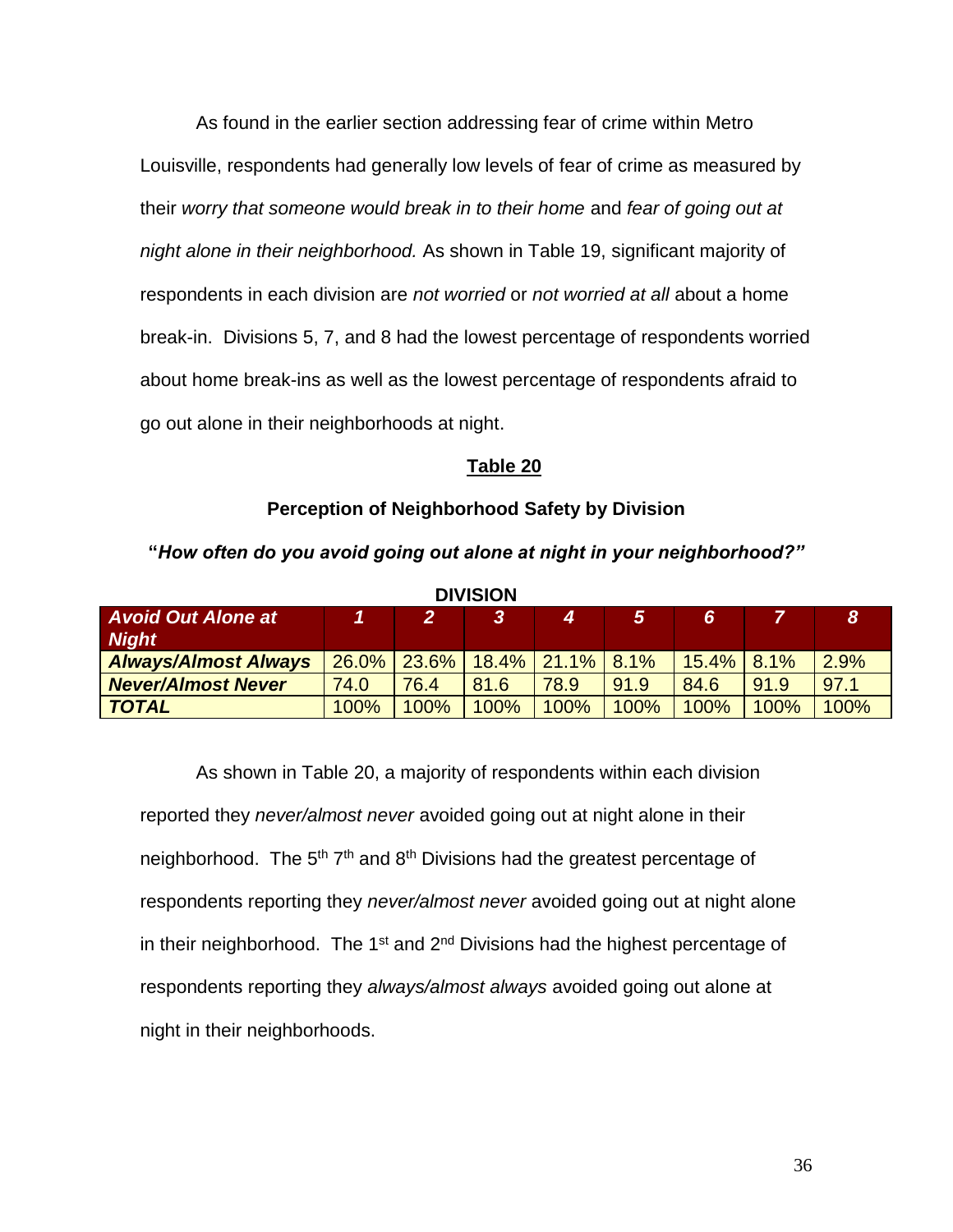Table 21 contains responses, by division, to whether respondents believed crime prevention in their neighborhood is a "solo" or "partnership" venture. As seen in this table, in each division, a clear majority of respondents believed crime prevention was the joint responsibility of police and residents. Additionally, a clear minority in each division believed crime prevention was solely the purview of police. There were not extensive variations among the divisions on this question. However, respondents in Divisions 3 and 5 were most likely to report the responsibility as belonging both the police and residents.

# **Table 21**

# **Perception of Responsibility for Neighborhood Crime Prevention by Division**

**"***When it comes to preventing crime in your neighborhood, do you feel that it's more the responsibility of the residents, or is it more the responsibility of the police?"*

| <b>DIVISION</b>                               |              |             |      |       |         |       |         |              |  |  |
|-----------------------------------------------|--------------|-------------|------|-------|---------|-------|---------|--------------|--|--|
| <b>Responsible to</b><br><b>Prevent Crime</b> | И            | 2           | 3    |       | 5       | 6     |         | 81           |  |  |
| <b>Residents</b>                              | <b>28.8%</b> | 32.8% 21.1% |      | 21.9% | 18.0%   | 22.2% | 22.2%   | <b>24.0%</b> |  |  |
| <b>Police</b>                                 | 5.8          | 6.0         | 3.6  | 9.1   | 6.3     | 77    | 4.6     | 4.7          |  |  |
| <b>Both</b>                                   | 65.4         | 60.9        | 75.2 | 68.7  | 75.7    | 70.0  | 73.2    | 71.3         |  |  |
| <b>TOTAL</b>                                  | 100%         | 100%        | 100% | 100%  | $100\%$ | 100%  | $100\%$ | 100%         |  |  |

Table 22 contains responses, by division, to whether respondents believed police were willing to be community partners. No division-specific responses deviated from the overall finding that the police were perceived to be willing, to some degree, to be community partners.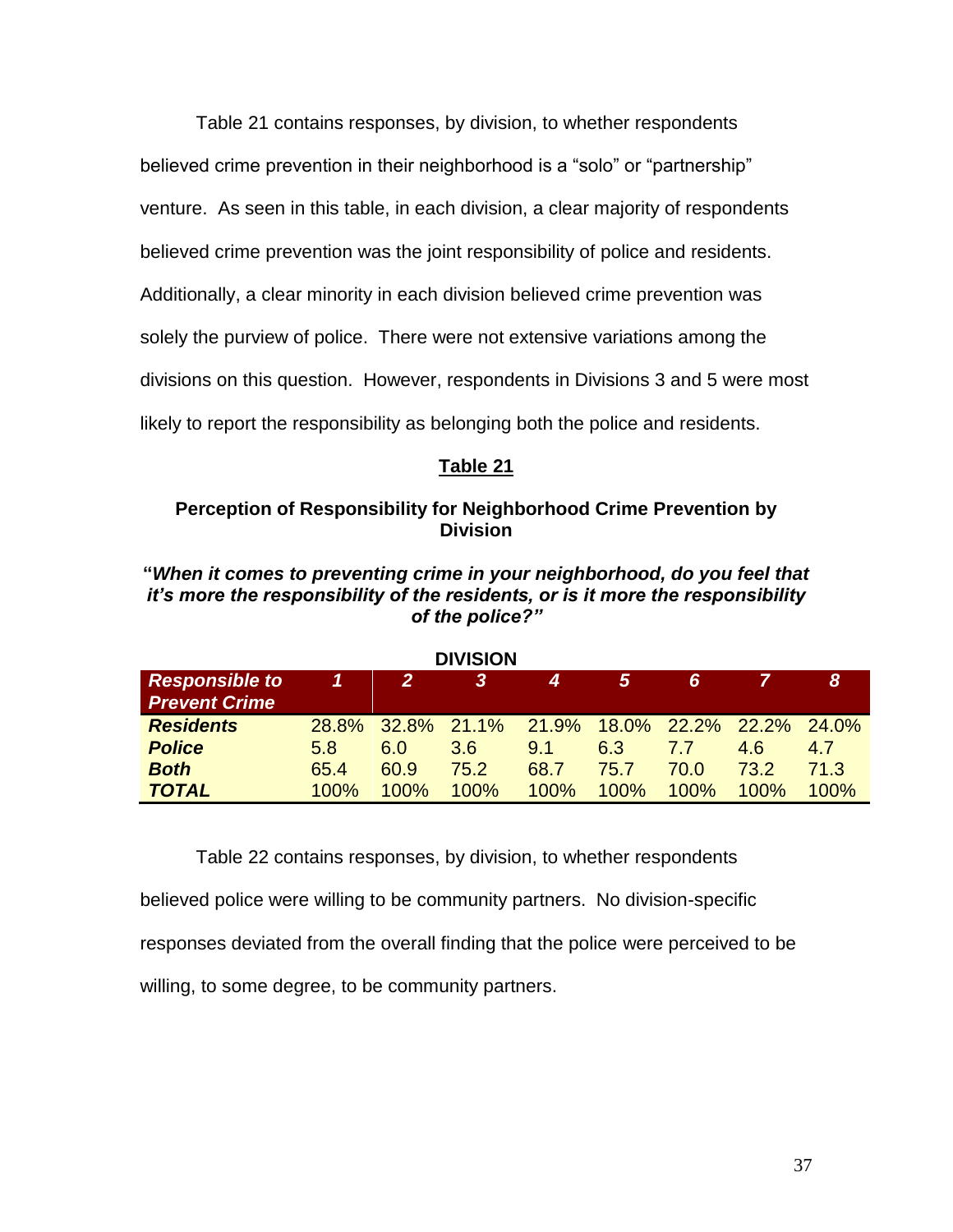# **Table 22**

# **Perception of Police Willingness to be Community Partners by Division**

# **"***How willing are police to partner with members of the community and community groups?"*

**DIVISION**

| <b>DIVISION</b>         |       |              |       |      |                  |      |                   |         |  |  |
|-------------------------|-------|--------------|-------|------|------------------|------|-------------------|---------|--|--|
| <b>Community</b>        |       | $\mathbf{2}$ | 3     | 4    | 5                | 6.   |                   | 8       |  |  |
| <b>Partners</b>         |       |              |       |      |                  |      |                   |         |  |  |
| <b>Very Willing</b>     | 54.1% | 55.7%        | 65.0% |      | 62.6% 74.6%      |      | 66.0% 74.5% 82.8% |         |  |  |
| <b>Somewhat Willing</b> | 41.6  | 38.9         | 33.6  | 32.8 | 22.4             | 31.5 | 23.5              | 17.2    |  |  |
| <b>Not Willing</b>      | 4.3   | 5.4          | 1.4   | 4.6  | 3.0 <sub>2</sub> | 2.5  | 2 O               | 0.0     |  |  |
| <b>TOTAL</b>            | 100%  | 100%         | 100%  | 100% | 100%             | 100% | 100%              | $100\%$ |  |  |

In all divisions, a majority responded the police were *very willing* to be community partners with an even more substantial majority responding the police were willing, to some degree, to be community partners. Divisions 1 and 2 had the lowest percentage of respondents reporting police were *very willing to work as community partners* while Divisions 5, 7 and 8 had the greatest percentage of respondents who replied the police were *very willing to be community partners.* Overall, no more than approximately 5 percent of the respondents reported police were *not willing to work as community partners*.

# **Table 23**

# **Satisfaction with Police Services by Division**

# **"***In general, how satisfied are you with the quality of police services in your neighborhood?"*

| <b>DIVISION</b>                     |                |              |      |      |                         |             |      |          |  |  |
|-------------------------------------|----------------|--------------|------|------|-------------------------|-------------|------|----------|--|--|
| <b>Satisfaction With Police</b>     | $\blacksquare$ | $\mathbf{P}$ | 3    | 4    | 5.                      | 6           |      |          |  |  |
| <b>Services</b>                     |                |              |      |      |                         |             |      |          |  |  |
| <b>Very Satisfied/Satisfied</b>     | <b>78.6%</b>   |              |      |      | 82.0% 91.0% 86.3% 92.3% | 93.2% 94.0% |      | $97.6\%$ |  |  |
| <b>Unsatisfied/Very Unsatisfied</b> | 21.4           | 18.0         | 9.0  | 13.7 | 7.7                     | 6.8         | 6.0  | 2.4      |  |  |
| <b>TOTAL</b>                        | $100\%$        | $100\%$      | 100% | 100% | 100%                    | $100\%$     | 100% | 100%     |  |  |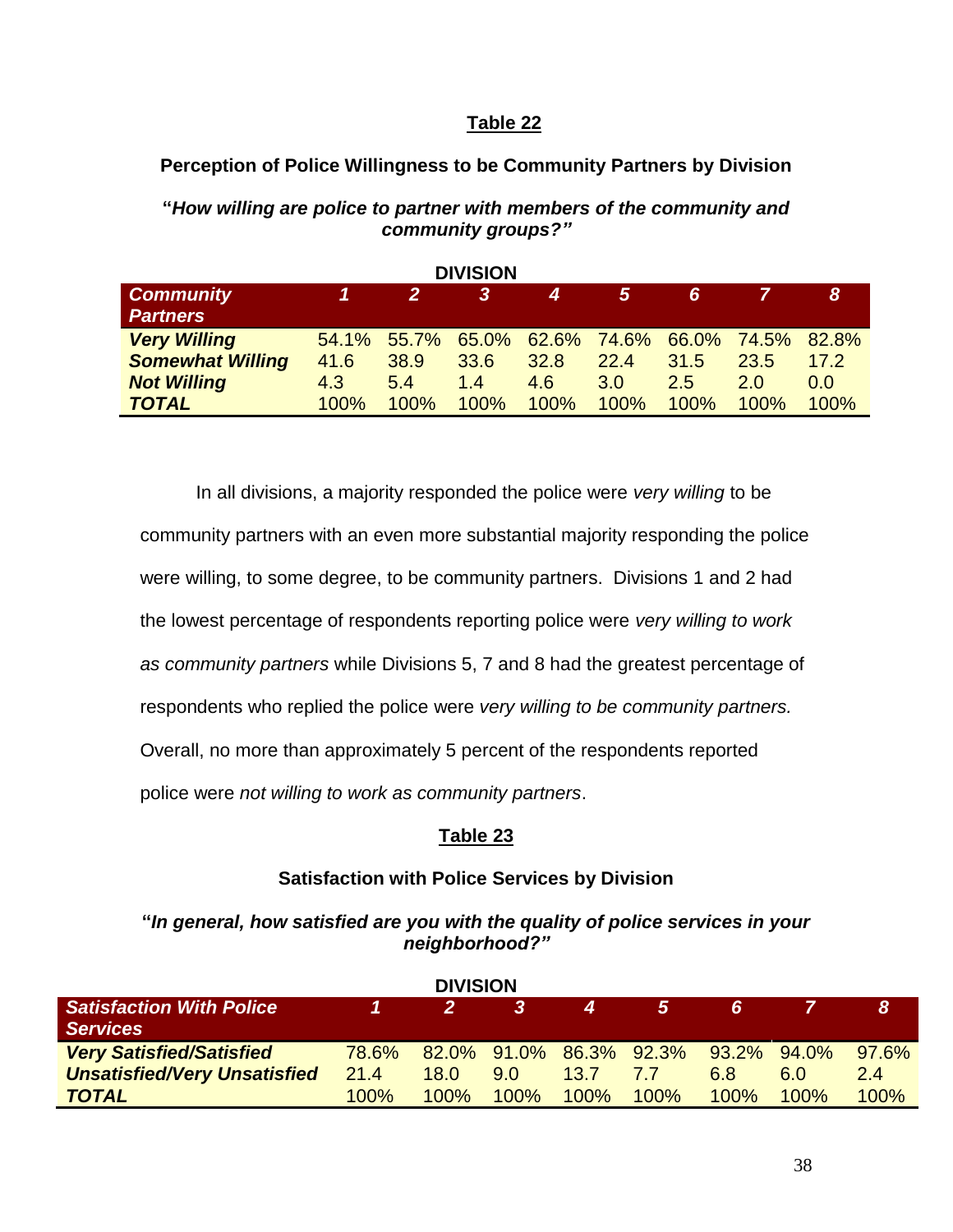Table 23 contains responses, by division, to the respondents' satisfaction with police services in their neighborhood. As noted in this table, no divisionspecific responses deviated from the general findings for Metro Louisville. That is, a majority of respondents in each division expressed satisfaction with police services.

Within each division, a significant majority (97.6 to 78.6 percent) of the respondents were *very satisfied/satisfied* with police services in their neighborhood. Division 1 had the greatest percentage of respondents reporting *dissatisfaction* while Division 8 had the greatest percentage of respondents reporting *satisfaction*. In most divisions, less than 10 percent of the respondents reported *dissatisfaction.*

Table 24 contains the findings, by division, for the responses to assessments of the quality of police activities such as crime prevention, victim assistance, and maintaining public order as well as citizen assessments of how respectful, helpful and fair the police are in their dealings with civilians. As with the other division-specific findings, all division outcomes were consistent with overall general trends in which a majority of respondents reported the police were *very good/good* at crime prevention, helping victims, and maintaining public order. Additionally, a majority of respondents believed the police were respectful, polite, helpful and fair in their dealings with the public.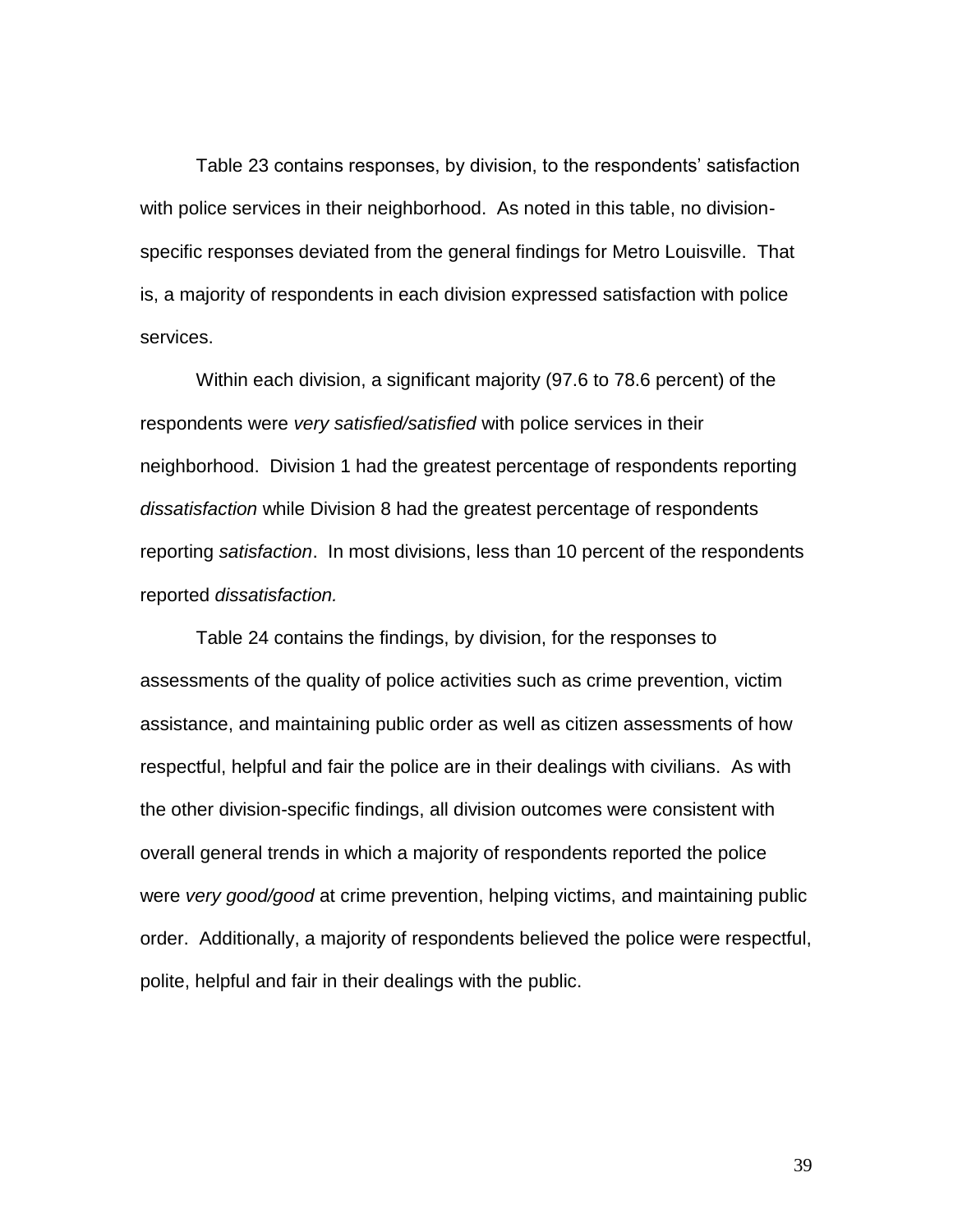#### **Table 24**

### **Percentage of Respondents Rating Police Activities as Very Good or Good by Division**

# **"***How good are police at crime prevention? Helping Victims? Keeping Public Order? Being Helpful? Being Fair?"*

| <b>DIVISION</b>                  |             |                |              |       |       |       |                |       |  |  |  |
|----------------------------------|-------------|----------------|--------------|-------|-------|-------|----------------|-------|--|--|--|
| <b>Standards</b>                 | $\mathbf 1$ | $\overline{2}$ | $\mathbf{3}$ | 4     | 5     | 6     | $\overline{7}$ | 8     |  |  |  |
| <b>Helping</b><br><b>Victims</b> | 69.5%       | 80.8%          | 87.5%        | 78.7% | 86.1% | 87.2% | 89.4%          | 94.6% |  |  |  |
| Keeping<br><b>Public Order</b>   | 76.0        | 81.6           | 93.7         | 87.3  | 94.1  | 93.0  | 96.3           | 98.0  |  |  |  |
| Crime<br><b>Prevention</b>       | 72.3        | 83.7           | 92.7         | 83.8  | 93.9  | 92.3  | 93.7           | 98.0  |  |  |  |
| Respectful?                      | 85.3        | 91.4           | 97.9         | 89.2  | 96.9  | 96.7  | 98.2           | 98.9  |  |  |  |
| Helpful?                         | 89.8        | 94.0           | 97.2         | 91.9  | 96.2  | 97.9  | 97.2           | 99.3  |  |  |  |
| Fair?                            | 89.3        | 91.3           | 98.6         | 92.1  | 97.4  | 97.4  | 98.6           | 99.3  |  |  |  |

#### **DISCUSSION**

The findings from the assessment of citizens' perceptions of the Louisville Metro Police Department (LMPD) showed that citizens of Metro Louisville were satisfied with police and the quality of police services provided by LMPD. The findings in the current survey did not differ significantly from the findings reported in the prior surveys. The majority of respondents perceived the police as very willing to work with local community leaders and groups and positively rated the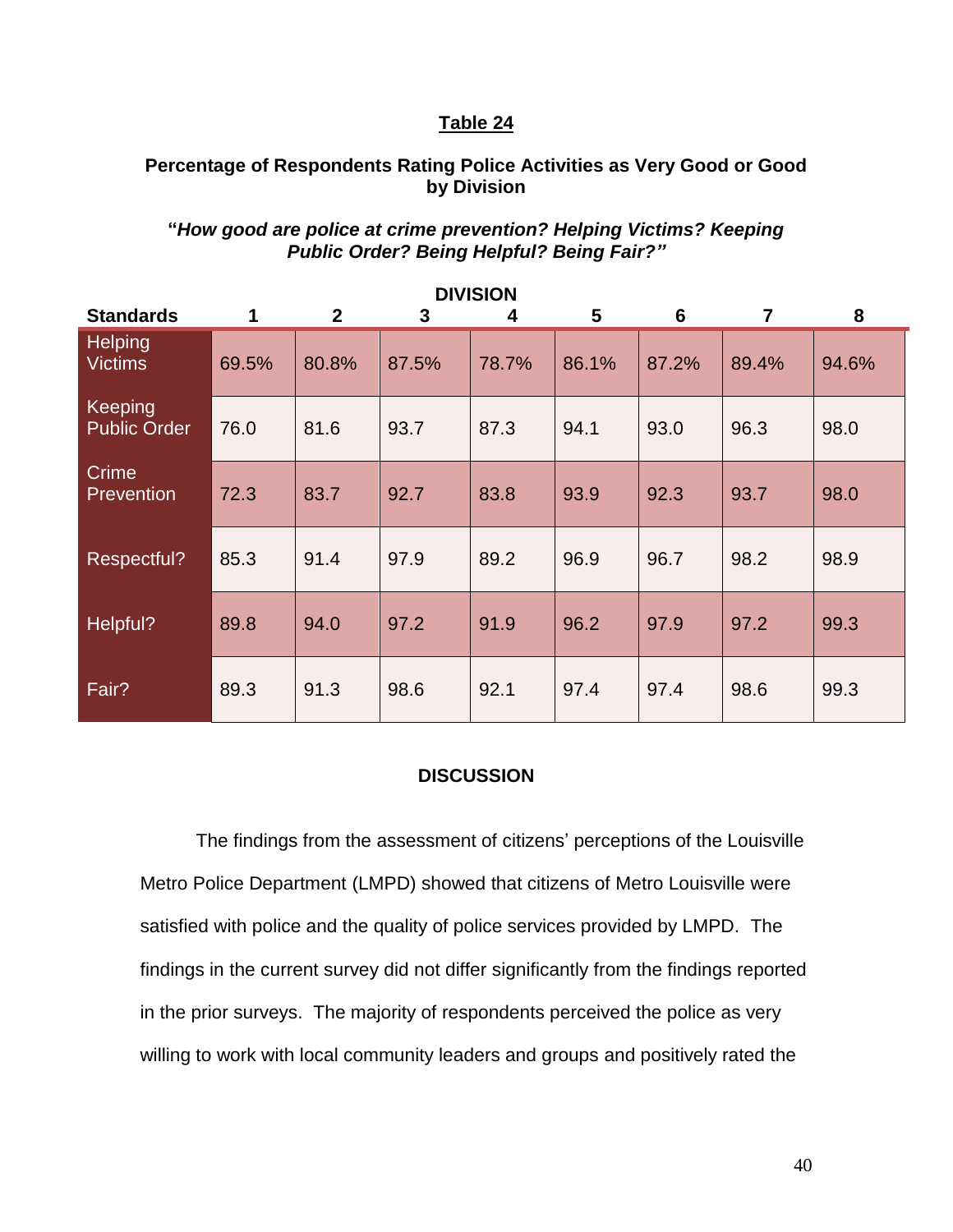quality of police services in crime prevention and order maintenance. When dissatisfaction was noted, it was from a minority of the respondents.

A significant majority of individuals reported that the quality of their neighborhood, as well as neighborhood crime, had remained the same over the past year. Similarly, respondents reported low levels of fear of crime, in that the majority of respondents felt safe when being out alone at night. When asked about neighborhood problems, those reported most often were public order incidents such as loud music from cars rather than serious crime problems such as assault.

A majority of individuals reported that they had no contact with the police during the previous year. Those reporting that they had contacted the police indicated higher levels of dissatisfaction; however given the nature of police contact, it may be difficult to garner positive citizen responses in these instances. One must take into account that any number of situations involving police contact may mitigate the overall, positive satisfaction respondents may have for police and police services. Similarly, it may be very difficult for respondents to generalize past their own personal experiences and view police objectively.

Citizens perceived the Louisville Metro Police as doing a good job helping crime victims. Respondents' attitudes toward police officers rated the police as respectful, helpful, and fair when interacting with neighborhood residents. Citizens perceived police as helpful in reducing crime and making the neighborhoods safer places in which to live.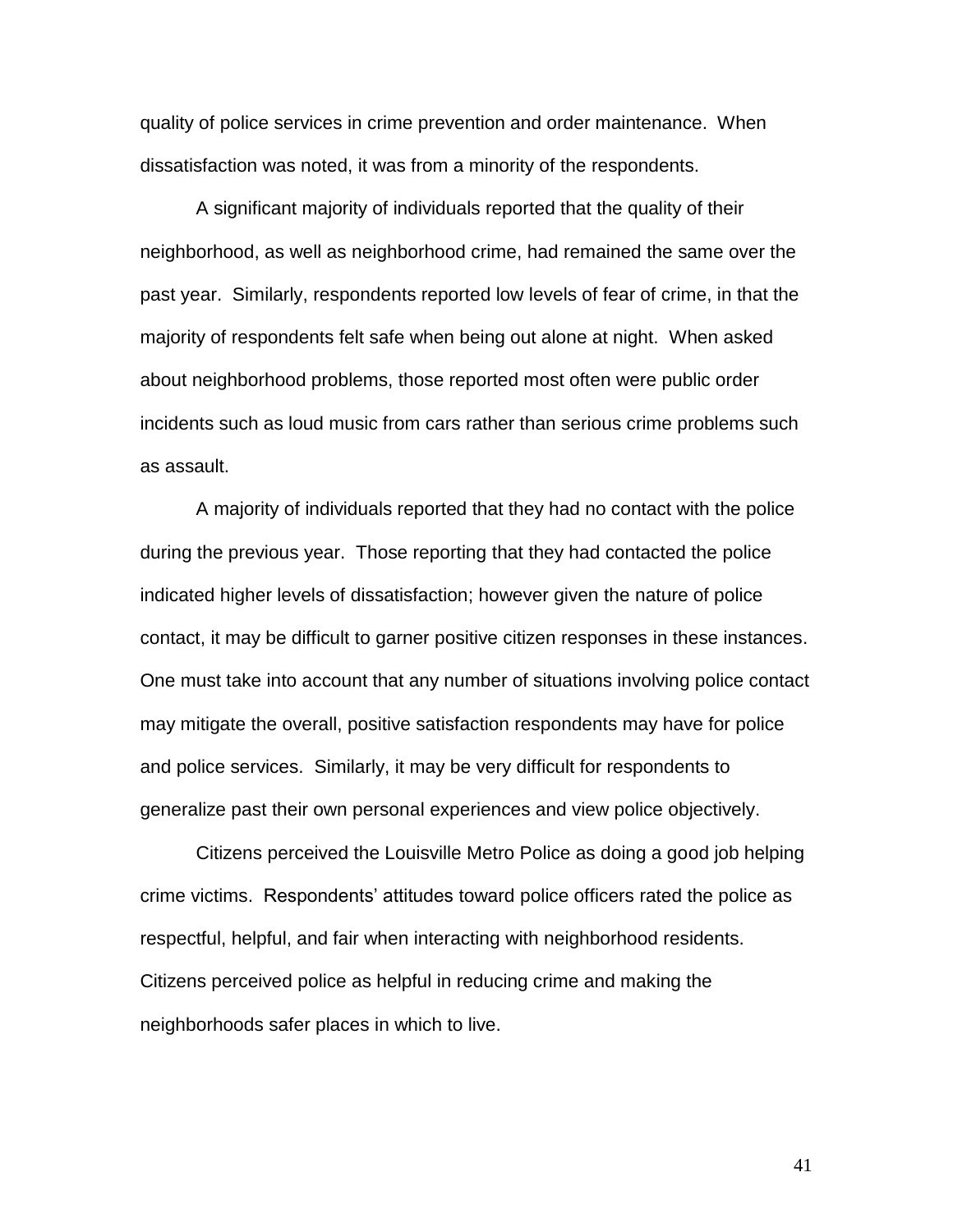Respondents additionally reported that they generally trusted the motives of the Louisville Metro Police Department and believed that officers from the department respected individual dignity and cultural diversity within neighborhoods. The respondents additionally believed that the department was generally transparent in its communication with the public and used all other means possible before using force. So, in terms of the "trust and legitimacy" dimensions of the survey, the Louisville Metro Police Department received positive ratings.

While being satisfied with police services, respondents also believed that it was the responsibility of both residents and police to prevent neighborhood crime; and that, within their neighborhoods, a sense of community existed in that neighbors would assist neighbors and neighbors would report public order and crime incidents to police. Respondents additionally viewed the police as willing partners with community leaders and community groups.

The demographic variables of age, income and education were not related to satisfaction with police services. Ethnicity was related to satisfaction with police services but the differences between Caucasians and African Americans were not extreme. Within both ethnic groups a significant majority reported satisfaction with police services.

Respondents to the survey identified neighborhood meetings and community fairs as the two most preferred methods of communication with the Louisville Metro Police Department. More technologically-based communication methods were rated as less preferable than some of the more traditional face-to-